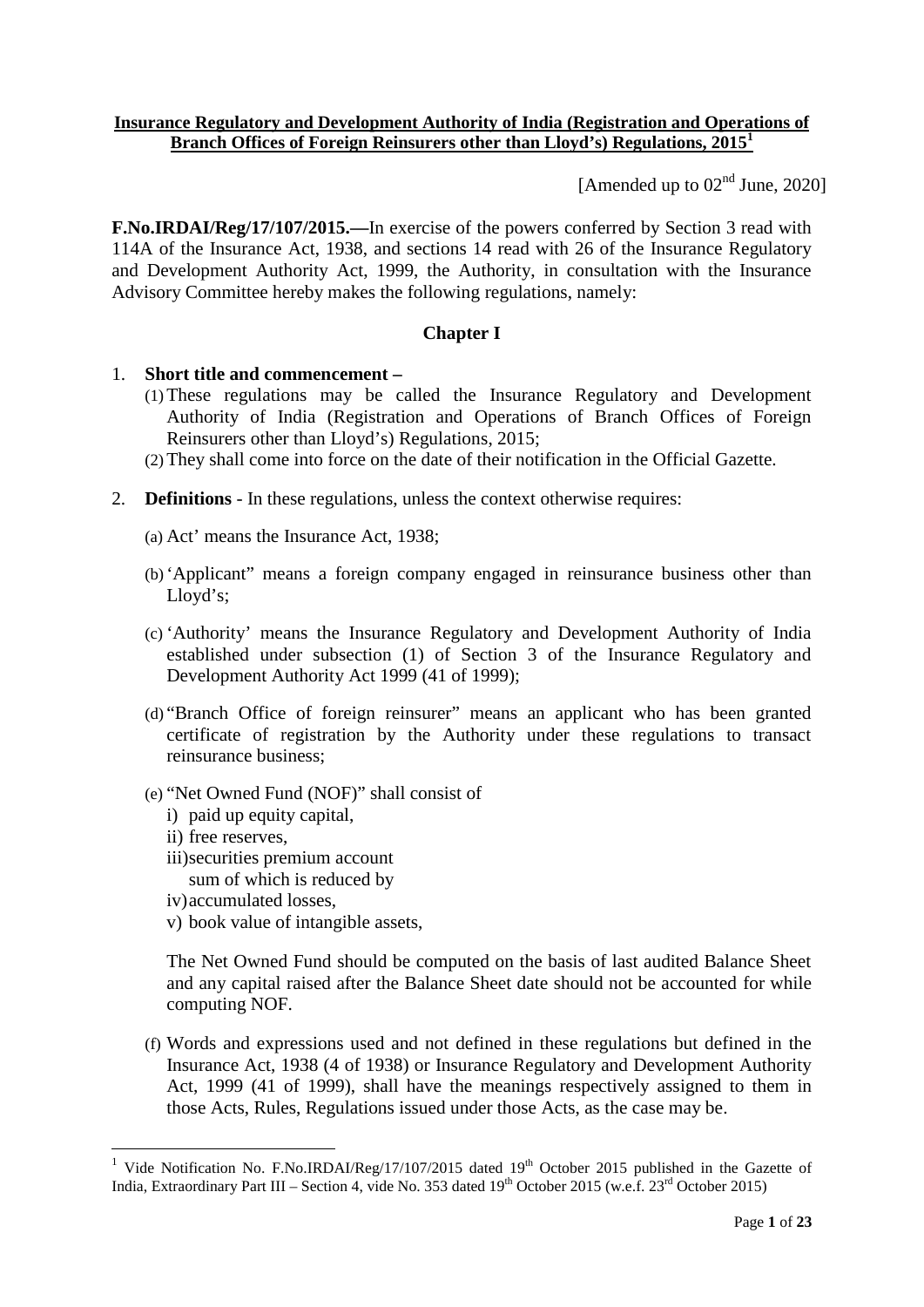## **Chapter II**

# **REGISTRATION OF BRANCH OFFICES OF FOREIGN REINSURERS OTHER THAN LLOYD'S**

#### 3. **Procedure for registration:**

- (1) An applicant desiring to carry on reinsurance business through its branch office shall make a requisition for registration application in Form IRDAI/Reins/ R1.
- (2) An applicant, whose requisition for registration application has been accepted by the Authority, shall make an application in Form IRDAI/Reins/R2 for grant of a certificate of registration for carrying on reinsurance business.
- 4. <sup>2</sup> [**Requisition for registration application** An applicant shall make a requisition for registration application under regulation 3 for Re-insurance business wherein the branch office of foreign Re-insurer shall maintain a minimum retention of 50% of the Indian Reinsurance business.]
- 5. **Eligibility criteria -** The Authority may consider requests for requisition for registration application from applicants to set-up branch offices in India on being satisfied that:
	- a) The applicant has obtained the prior approval or an in-principle clearance from the home country regulator at the time of filing the application with the Authority;
	- b) The applicant shall be registered or certified in a national regulatory environment and with whom the Government of India has signed Double Taxation Avoidance Agreement;
	- c) The Net Owned Fund of the applicant shall not to be less than the prescribed amount of rupees five thousand crore at any time;
	- d) The applicant shall have a minimum credit rating which is having at least good financial security characteristics from any of the internationally renowned credit rating agencies for the last 3 years;
	- e) The applicant shall have been in reinsurance business for at least 10 years;
	- f) The applicant shall have a solvency margin as stipulated by the home regulator;
	- g) The applicant shall infuse a minimum assigned capital of rupees one hundred crore into the branch office;
	- h) Any other requirement that may be specified by the Authority from time-to-time.

- a) Category I wherein the branch office of a foreign reinsurer shall maintain a minimum retention of 50% of the Indian reinsurance business;
- b) Category II wherein the branch office of a foreign reinsurer shall maintain a minimum retention of 30% of the Indian reinsurance business."

<sup>2</sup> Substituted by the Insurance Regulatory and Development Authority of India (Re-insurance) Regulations, 2018 dated 30<sup>th</sup> November, 2018 (w.e.f 1<sup>st</sup> January 2019). Prior to its substitution, regulation 4 as amended by Insurance Regulatory and Development Authority of India (Registration and Operations of Branch Offices of Foreign Reinsurers other than Lloyd's) (First Amendment) Regulations, 2016 dated 28<sup>th</sup> January, 2016 (w.e.f.  $04<sup>th</sup>$  February 2016) read as under:

<sup>&</sup>quot;An applicant shall make a requisition for registration application under regulation 3 for Re-insurance business in any one of the following: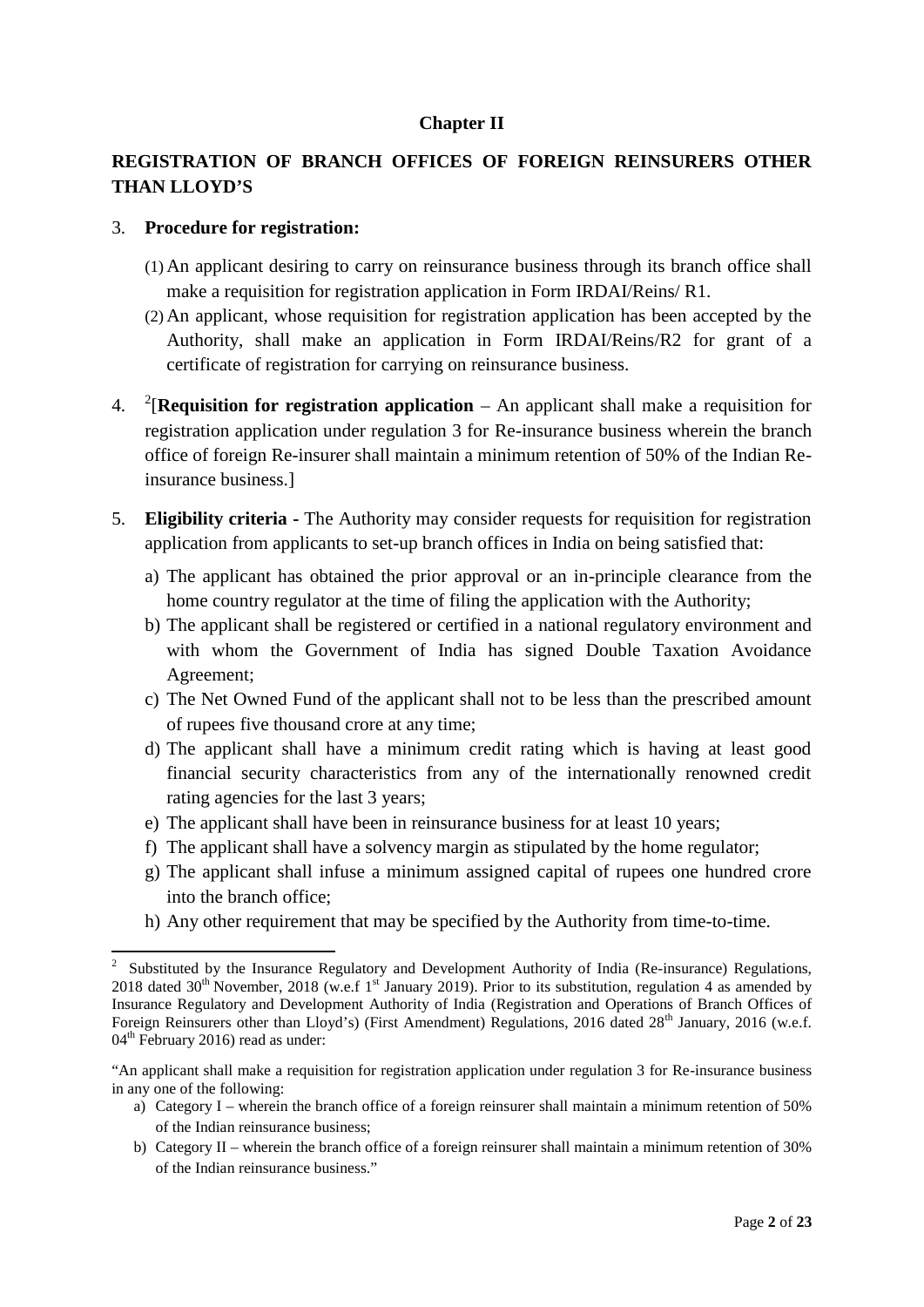6. The Authority may take a decision on the number of reinsurers that may be permitted to set-up branches in a year keeping in view the orderly growth of the insurance and reinsurance market, national interest, and any other related aspects.

## 7. **Requisition for Registration Application: -**

(1) An applicant shall be eligible to apply for requisition, if such applicant upon registration will be an insurer as defined in section 2(9)(d) of the Act:

Provided that the applicant whose: -

- (i) requisition for registration application has been rejected by the Authority at any time during the preceding three financial years on the date of requisition for registration application; or
- (ii) application for registration has been rejected by the Authority at any time during the preceding three financial years on the date of requisition for registration application; or
- (iii) certificate of registration has been cancelled or withdrawn by the Authority in the preceding three years;

shall not be eligible to make a requisition for registration application under these regulations.

- (2)Every requisition for registration application by the applicant shall be accompanied by:
	- (a) certified copy of the Memorandum of Association and Articles of Association or a corresponding document which details the manner of formation and conduct of its business;
	- (b) the name, position, address and the occupation of the person proposed to be in charge of the operations in India;
	- (c) a statement indicating infusion of the assigned capital as may be specified by the Authority from time-to-time;
	- (d) a certified copy of the annual report of applicant for the last five years preceding the year of filing of requisition for registration application;
	- (e) copy of the certificate from the home country regulator that the reinsurer has the necessary permissions to open a branch office in India;
	- (f) a letter of comfort from the applicant supported by the resolution from its Board of Directors or the executive committee of Management, as applicable, that it shall meet all the liabilities of the branch office at all times;
	- (g) any other requirement that may be specified by the Authority from time-to-time.
- 8. **Furnishing of further information and clarification, etc**. The Authority may require the applicant, to furnish further information or clarification regarding the matters relevant to consider the requisition for registration application.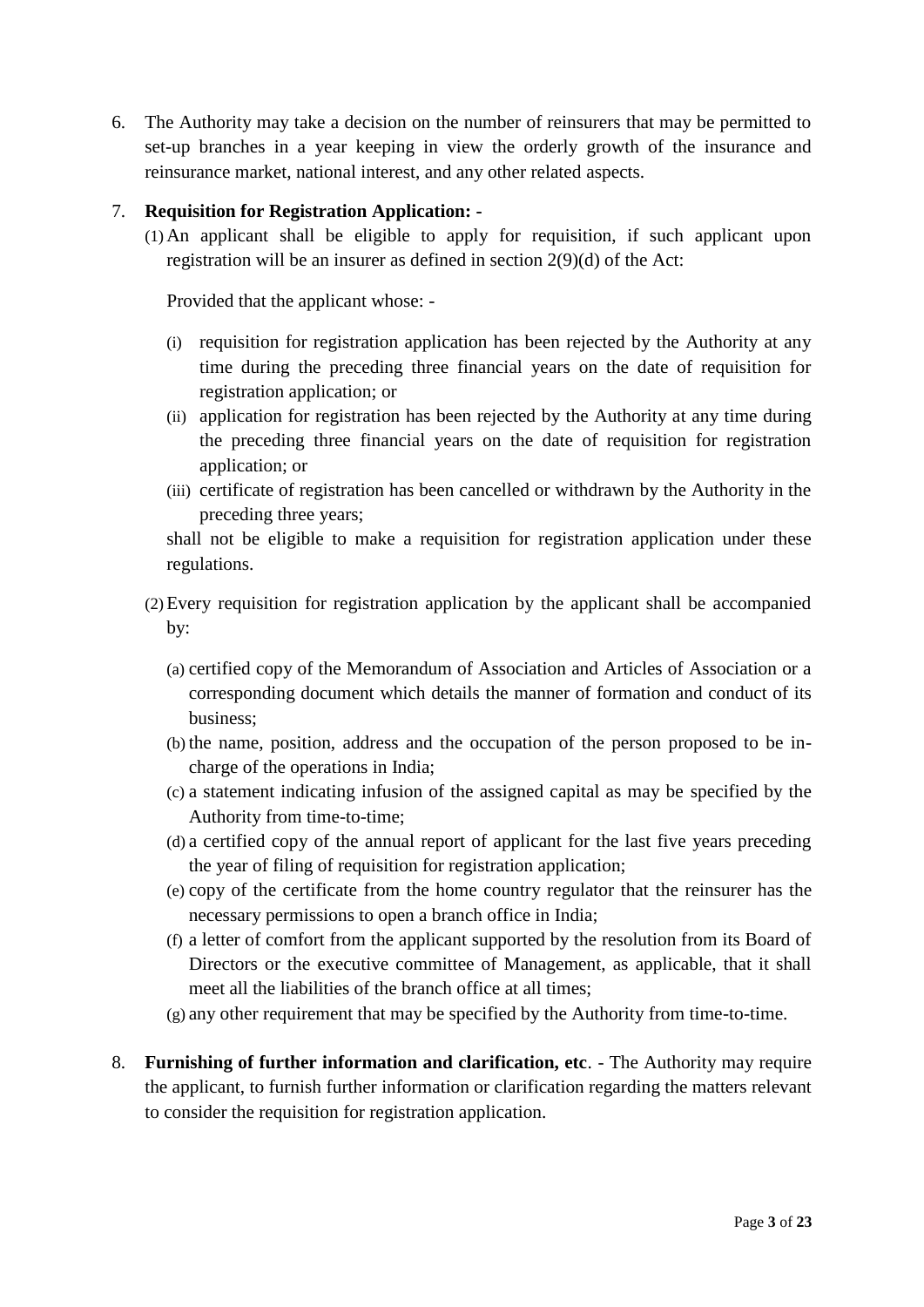## 9. **Consideration of requisition for registration application**: -

- (1)The Authority shall take into account all matters relating to carrying on the business of reinsurance by the applicant while considering its requisition for registration application;
- (2) In particular and without prejudice to the generality of the foregoing, the Authority shall consider the following matters, namely: -
	- (a) the general track record of conduct and performance of applicant in the field of business/profession they are engaged in;
	- (b) the record of conduct and performance of the directors and persons in management of the applicant;
	- (c) the proposed infrastructure of the branch office, to effectively carry out the reinsurance business;
	- (d) the proposed business plan for the five succeeding years;
	- (e) other relevant matters for carrying out the provisions of the Act.
- (3)The Authority on being satisfied with the information submitted that:
	- (a) the requisition in Form IRDAI/ Reins/ R1 is complete and correct in all respects and is accompanied by all documents required therein;
	- (b) the branch office of the applicant will carry on all functions in respect of the reinsurance business;

may accept the requisition and direct supply of the application for registration to the applicant.

#### 10. **Rejection of requisition for registration application: -**

- (1)Where the requirements under regulation 9 are not complied with, the Authority may, after giving the applicant a reasonable opportunity of being heard, reject the requisition for registration application;
- (2)The order rejecting the application under sub-regulation (1) shall be communicated by the Authority within thirty days of such rejection to the applicant in writing stating therein the ground on which the requisition for registration application has been rejected;
- (3) An applicant aggrieved by the decision of the Authority under sub-regulation (2) may, within a period of forty-five days from the date on which a copy of the decision is received, appeal to the Securities Appellate Tribunal (SAT) for reconsideration of the decision.

#### **Chapter III**

#### 11. **Application for registration: –**

- (1) An applicant, whose requisition for registration application, has been accepted, may make an application in Form IRDAI/ Reins/ R2 for grant of certificate of registration;
- (2) Every such application shall be accompanied by:-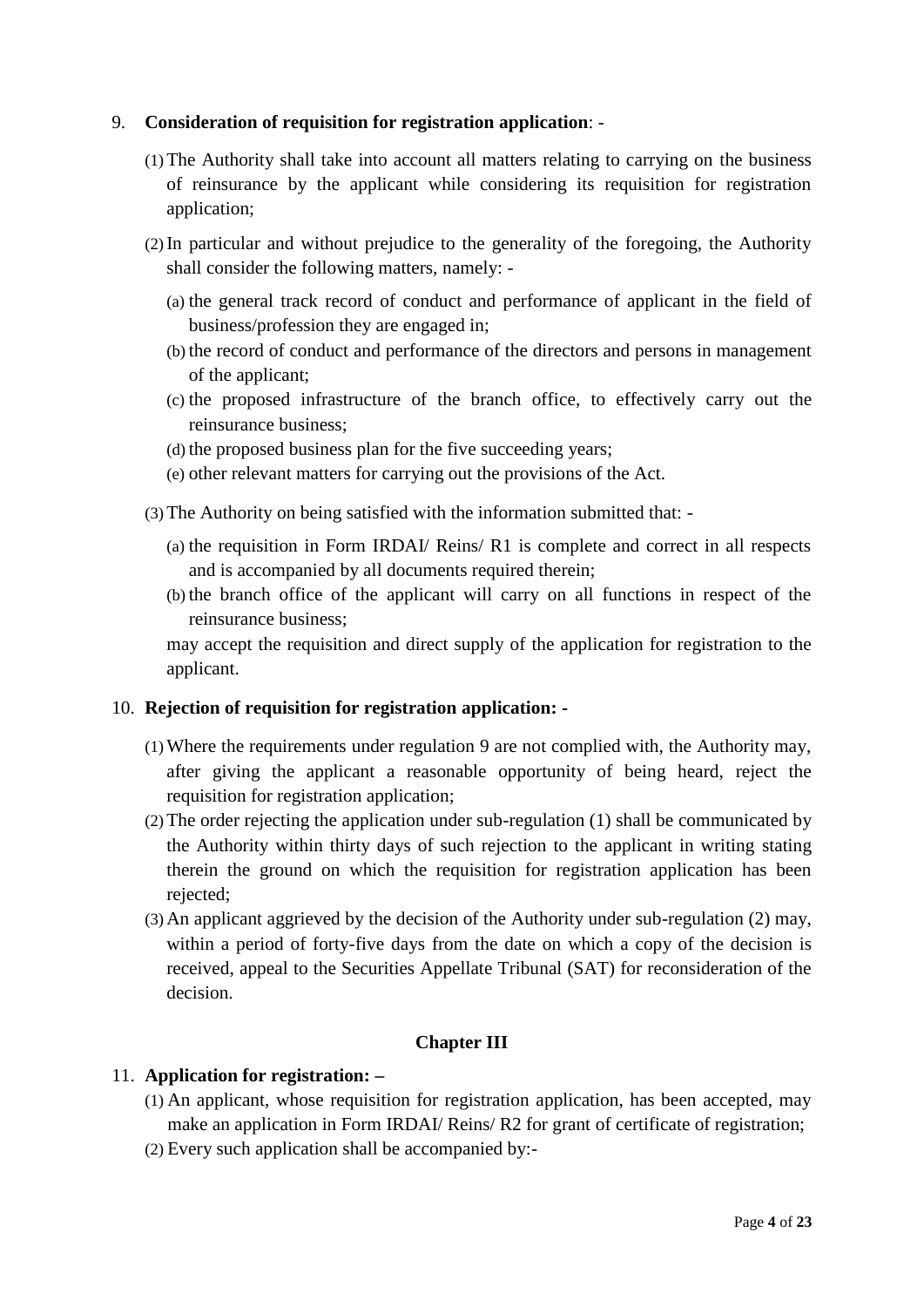- (a) documentary proof of evidence of having rupees one hundred crore or more assigned capital;
- (b) an affidavit by the person authorised by the Board of Directors or the executive committee of Management, of the applicant, as the case maybe, certifying that the requirements of the assigned capital have been satisfied;
- (c) an affidavit by the applicant certifying that the requirements of section 6(2) of the Act to the effect that Net Owned Fund of the company is above rupees five thousand crore, have been satisfied;
- (d) the receipt showing payment of non-refundable registration fee of rupees five lakh;
- (e) a certificate from a practising chartered accountant or a practising company secretary certifying that all the requirements relating to registration fees, assigned capital and other requirements of the Act have been complied with by the applicant;
- (f) any other information required by the Authority during the processing of the application for registration.

#### 12. **Consideration of Application: -**

- (1) The  $3$ [\*\*\*] Authority shall take into account for considering the grant of certificate, all matters relating to carrying on the business of reinsurance by the branch office of the applicant;
- (2) In particular and without prejudice to the generality of the foregoing, the  $(4^{**})$ Authority shall consider the following matters for grant of certificate to the applicant, namely:-
	- (a) the record of conduct and performance of the directors and persons in management of the applicant;
	- (b) the proposed infrastructure of the branch office of applicant;
	- (c) the proposed underwriting skills that will be transferred to the branch office;
	- (d) other relevant matters for carrying out the provisions of the Act.
- (3) The  $5$ [\*\*\*] Authority on being satisfied that:-
	- (a) the application in Form IRDAI/Reins/R2 is complete in all respects and is accompanied by all documents required therein;
	- (b) the applicant shall carry on the reinsurance business as may be specified;
	- may accept the application for registration of the applicant.

<sup>&</sup>lt;sup>3</sup> The words "Chairperson of the" omitted by the Insurance Regulatory and Development Authority of India (Registration and Operations of Branch Offices of Foreign Reinsurers other than Lloyd's) (First Amendment) Regulations,  $2016$  dated  $28<sup>th</sup>$  January,  $2016$  (w.e.f. 04th February 2016).

<sup>&</sup>lt;sup>4</sup> The words "Chairperson of the" omitted by the Insurance Regulatory and Development Authority of India (Registration and Operations of Branch Offices of Foreign Reinsurers other than Lloyd's) (First Amendment) Regulations, 2016 dated  $28<sup>th</sup>$  January, 2016 (w.e.f. 04th February 2016);

<sup>&</sup>lt;sup>5</sup> The words "Chairperson of the" omitted by the Insurance Regulatory and Development Authority of India (Registration and Operations of Branch Offices of Foreign Reinsurers other than Lloyd's) (First Amendment) Regulations, 2016 dated  $28<sup>th</sup>$  January, 2016 (w.e.f. 04th February 2016);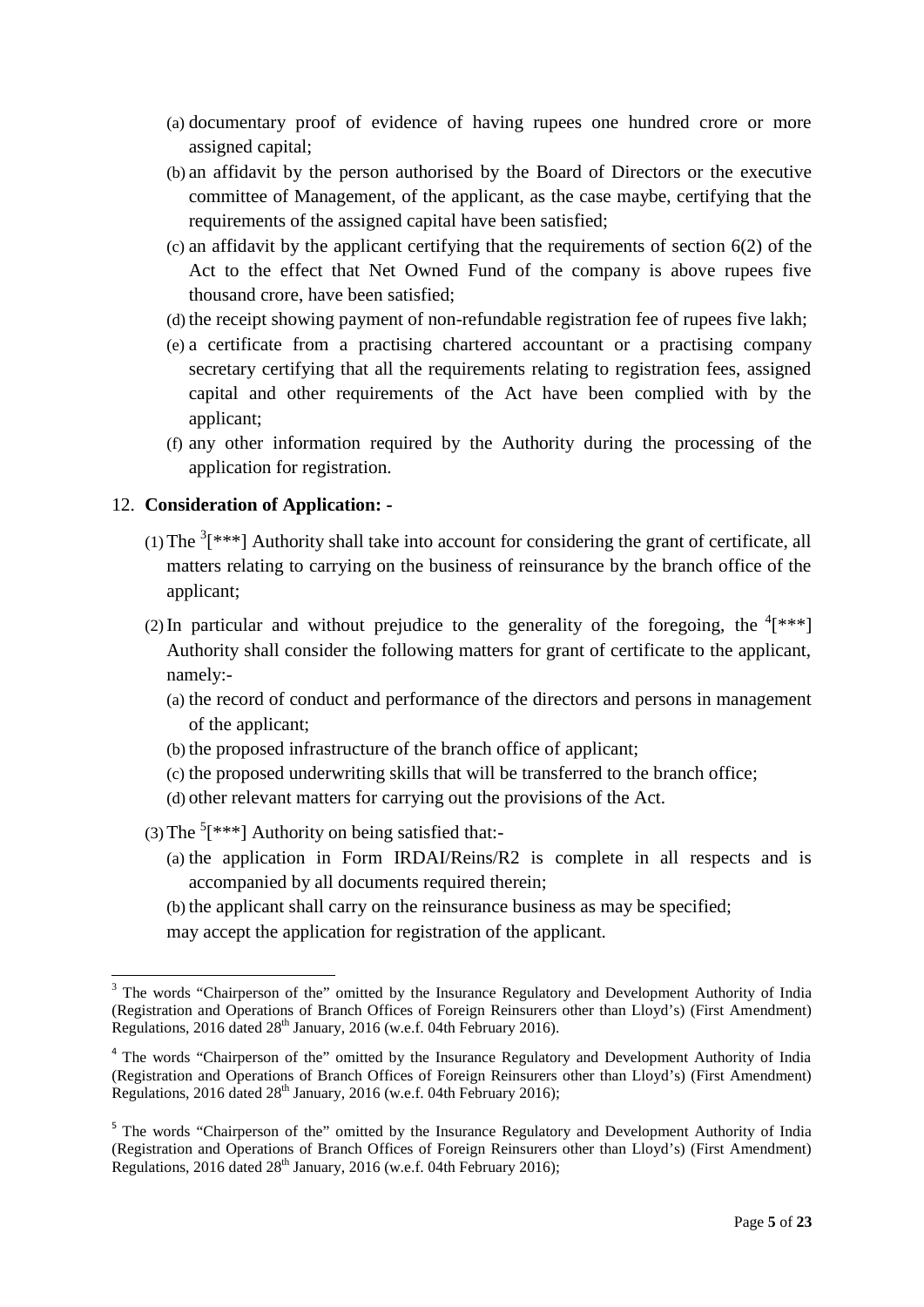## 13. **Rejection of application for registration: -**

(1) Where an application for registration is not complete in all respects and does not conform to these regulations or instructions specified in Form IRDAI/Reins/ R2, and after considering the matter referred to in regulations 11, 12 and 15 and on being satisfied that it is not desirable to grant a certificate of registration the  ${}^{6}$ [\*\*\*] Authority, by an order, may reject the application:

Provided before rejecting the application the applicant is given a reasonable opportunity of being heard by the  $7$ [\*\*\*] Authority.

- (2) The order rejecting the application under sub-regulation (1) shall be communicated by the  $8$ [\*\*\*] Authority within thirty days of such rejection to the applicant in writing stating therein the ground on which the application has been rejected;
- (3) An applicant aggrieved by the decision of the  $(3)$ <sup>\*\*\*</sup>] Authority under sub-regulation (2) may, within a period of forty-five days from the date on which the copy of the decision is received, appeal to the SAT for reconsideration of the decision.
- 14. **Manner of payment of fee for registration:** The non-refundable fee of rupees five lakh shall be remitted by a bank draft issued by any scheduled bank in favour of the Insurance Regulatory and Development Authority of India or by recognised electronic funds transfer to Insurance Regulatory and Development Authority of India.
- 15. **Grant of certificate of registration** The  ${}^{10}$ [\*\*\*] Authority, after making such inquiry as it deems fit and on being satisfied that: –
	- (a) the applicant is eligible, and in his/ her opinion, is likely to meet effectively its obligations imposed under the Act;
	- (b) the financial condition and the general character of management of the applicant are sound;
	- (c) the volume of business likely to be available to and earning prospects of, the applicant will be adequate:

<sup>6</sup> The words "Chairperson of the" omitted by the Insurance Regulatory and Development Authority of India (Registration and Operations of Branch Offices of Foreign Reinsurers other than Lloyd's) (First Amendment) Regulations, 2016 dated 28<sup>th</sup> January, 2016 (w.e.f. 04th February 2016);

 $<sup>7</sup>$  The words "Chairperson of the" omitted by the Insurance Regulatory and Development Authority of India</sup> (Registration and Operations of Branch Offices of Foreign Reinsurers other than Lloyd's) (First Amendment) Regulations, 2016 dated 28<sup>th</sup> January, 2016 (w.e.f. 04th February 2016);

<sup>&</sup>lt;sup>8</sup> The words "Chairperson of the" omitted by the Insurance Regulatory and Development Authority of India (Registration and Operations of Branch Offices of Foreign Reinsurers other than Lloyd's) (First Amendment) Regulations, 2016 dated  $28<sup>th</sup>$  January, 2016 (w.e.f. 04th February 2016);

<sup>&</sup>lt;sup>9</sup> The words "Chairperson of the" omitted the Insurance Regulatory and Development Authority of India (Registration and Operations of Branch Offices of Foreign Reinsurers other than Lloyd's) (First Amendment) Regulations, 2016 dated 28<sup>th</sup> January, 2016 (w.e.f.04th February 2016);

<sup>&</sup>lt;sup>10</sup> The words "Chairperson of the" omitted the Insurance Regulatory and Development Authority of India (Registration and Operations of Branch Offices of Foreign Reinsurers other than Lloyd's) (First Amendment) Regulations, 2016 dated 28<sup>th</sup> January, 2016 (w.e.f. 04th February 2016);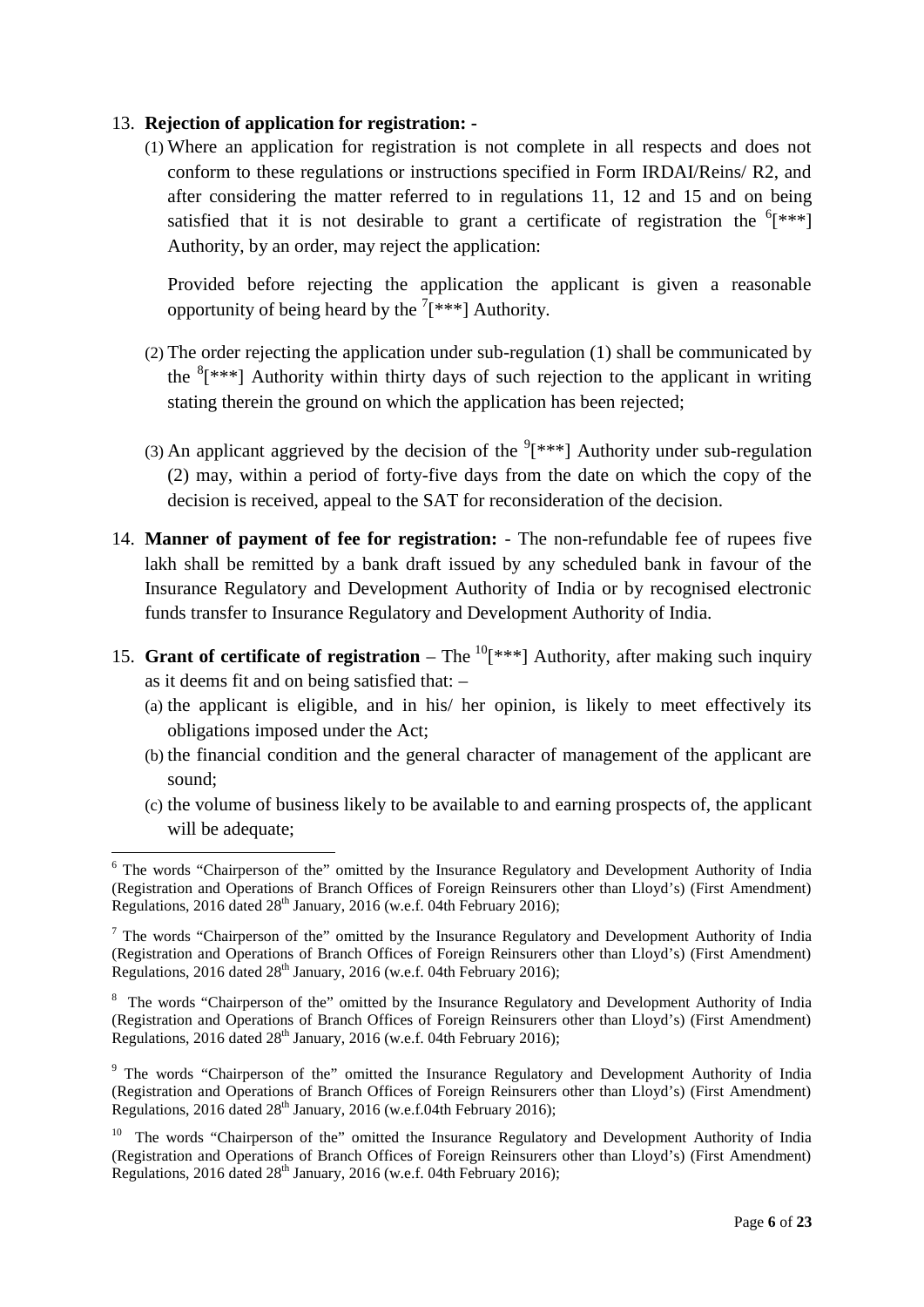(d) the interests of the general public will be served if the certificate is granted to the applicant in respect of the class of reinsurance business specified in the application;

may register the applicant as a branch office of foreign reinsurer  $\frac{11}{x^{*}}$  for which the applicant is found suitable and grant the applicant a certificate in Form IRDAI/Reins/ R3.

## 16. **Conditions governing the registration of branches of foreign reinsurers: -**

While considering the grant of certificate of registration for branch offices of applicants, the  $12$ [\*\*\*] Authority shall stipulate the following conditions:

- a. The applicant shall furnish a duly certified copy of the resolution of the Board of Directors or the executive committee of Management of the applicant, as the case may be, in support of the commitment given in the letter of comfort;
- b. The branch office shall be capable of underwriting risks and settling claims;
- c.  $^{13}[***]$
- d. The applicant shall make a firm commitment to appoint in its branch office in India, sufficiently skilled staff to underwrite specialized classes of business and that the underwriting of Indian business shall take place at the Indian branch;
- e. The applicant shall make a commitment to organise training of Indian underwriters in handling various classes of business;
- f. The branch office of the applicant shall comply with the requirements of Foreign Exchange Management Act, 1999 and any other law in force governing the operations of such office;
- g. The branch office shall follow the Insurance Act, 1938, IRDA Act, 1999, Rules, Regulations, circulars, guidelines, etc in its operations  $14$ [\*\*\*].
- 17. **Time Limit:** An applicant who has been granted a certificate of registration under these Regulations shall commence reinsurance business for which he has been authorised within twelve months of the date of registration:

 $11$  The words "for reinsurance category as specified in Regulation 4 of these regulations" omitted by Insurance Regulatory and Development Authority of India (Re-insurance) Regulations, 2018 dated  $30<sup>th</sup>$  November, 2018  $(w.e.f. 1<sup>st</sup> January 2019);$ 

<sup>&</sup>lt;sup>12</sup> The words "Chairperson of the" omitted the Insurance Regulatory and Development Authority of India (Registration and Operations of Branch Offices of Foreign Reinsurers other than Lloyd's) (First Amendment) Regulations, 2016 dated  $28<sup>th</sup>$  January, 2016 (w.e.f. 04<sup>th</sup> February 2016);

<sup>&</sup>lt;sup>13</sup> Omitted by the Insurance Regulatory and Development Authority of India (Registration and Operations of Branch Offices of Foreign Reinsurers other than Lloyd's) (Second Amendment) Regulations, 2016 dated 02<sup>nd</sup> December, 2016 (w.e.f. 09<sup>th</sup> December 2016). Prior to its omission, clause (c) read as under:

<sup>&</sup>quot;The minimum assigned capital shall be invested in accordance with the IRDA (Investment) Regulations, 2000 as amended from time-to-time."

<sup>&</sup>lt;sup>14</sup> The words "to the extent applicable" omitted by the Insurance Regulatory and Development Authority of India (Registration and Operations of Branch Offices of Foreign Reinsurers other than Lloyd's) (First Amendment) Regulations, 2016 dated 28<sup>th</sup> January, 2016 (w.e.f. 04th February 2016);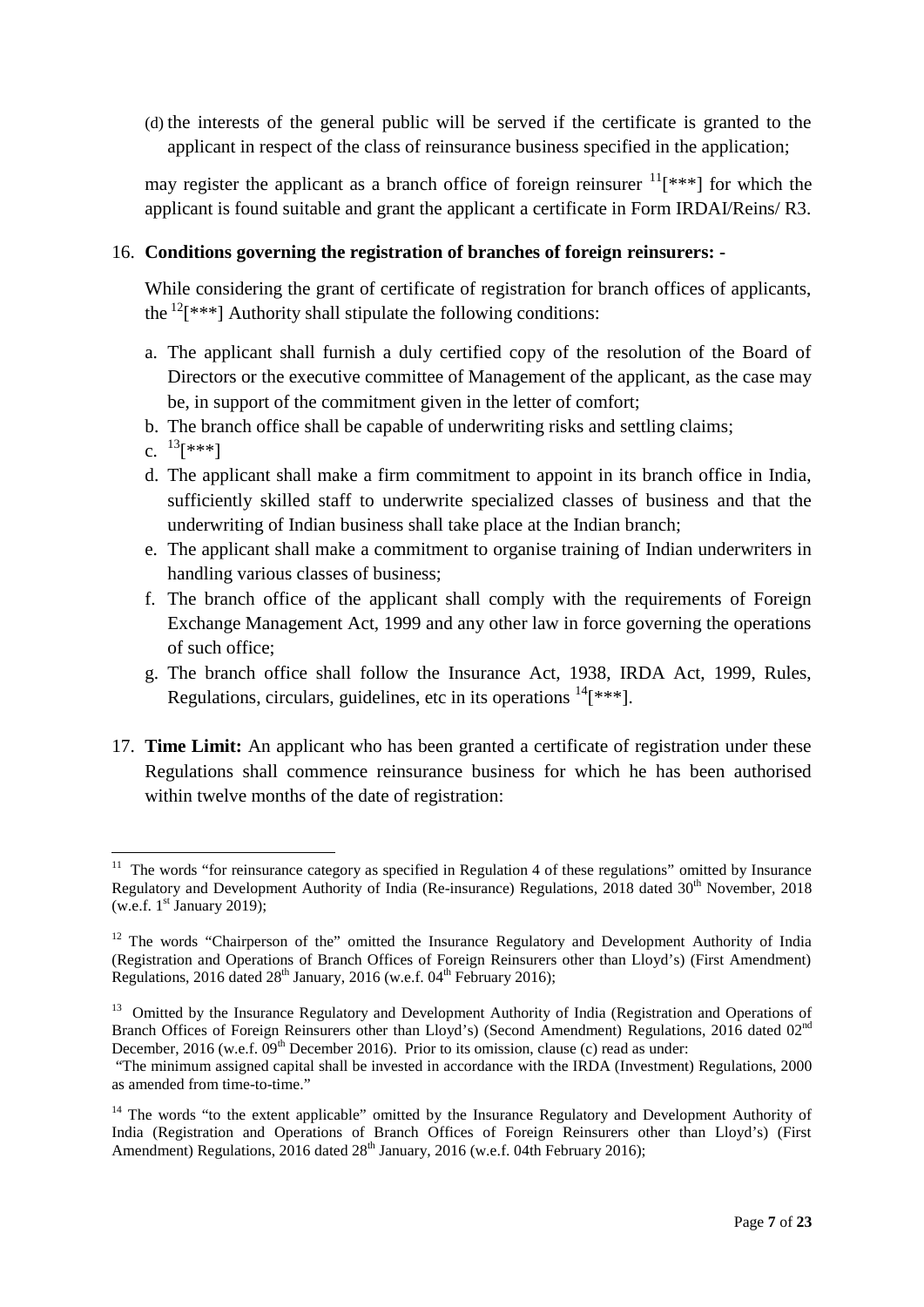Provided, however, that if the branch office is not be able to commence the reinsurance business within the specified period of twelve months, it can, before the time limit expires, seek an extension, by a proper written application, to the Chairperson of the Authority;

- a) The Chairperson of the Authority on receipt of the request will examine it and communicate the decision in writing either rejecting the request or granting it;
- b) No extension of time shall be granted by the Chairperson of the Authority beyond eighteen months from the date of grant of certificate of registration under Regulation 15.

# **Chapter IV**

#### 18. **Manner of computation of annual fee**: –

- (1) A branch office of a foreign reinsurer which has been granted a certificate of registration under Section 3 of the Act shall pay an annual fee to the Authority by 31st day of December of each financial year;
- (2)The annual fee shall be higher of
	- (a) five lakh rupees, or
	- (b) one twentieth of one percent of the total premium in respect of facultative reinsurance accepted in India during the financial year preceding the year in which the annual fees is required to be paid subject to a maximum of rupees ten crore.
- 19. (1) If the branch office of foreign reinsurer fails to deposit the annual fee before the date specified in regulation 18, the Authority may accept the payment of annual fee along with an additional fee by way of penalty of :
	- a. Two per cent of the annual fee, if paid within 30 days from the specified date;
	- b. Ten per cent of the annual fee if paid before the end of financial year.
	- (2) Where the branch office of foreign reinsurer has failed to pay the annual fee before the end of the financial year then, certificate of registration shall be liable to be cancelled.
- 20. **Manner of payment of annual fee** The annual fee shall be paid into the account of Insurance Regulatory and Development Authority of India. The annual fee shall be remitted by a bank draft issued by any Scheduled bank payable at Hyderabad or by any recognised electronic funds transfer mode.
- 21. **Issue of duplicate certificate. --** The Authority may, on receipt of fee of rupees five thousand, issue a duplicate certificate of registration to a branch office of the foreign reinsurer, if it makes an application to the Authority in Form IRDAI/Reins/ R4.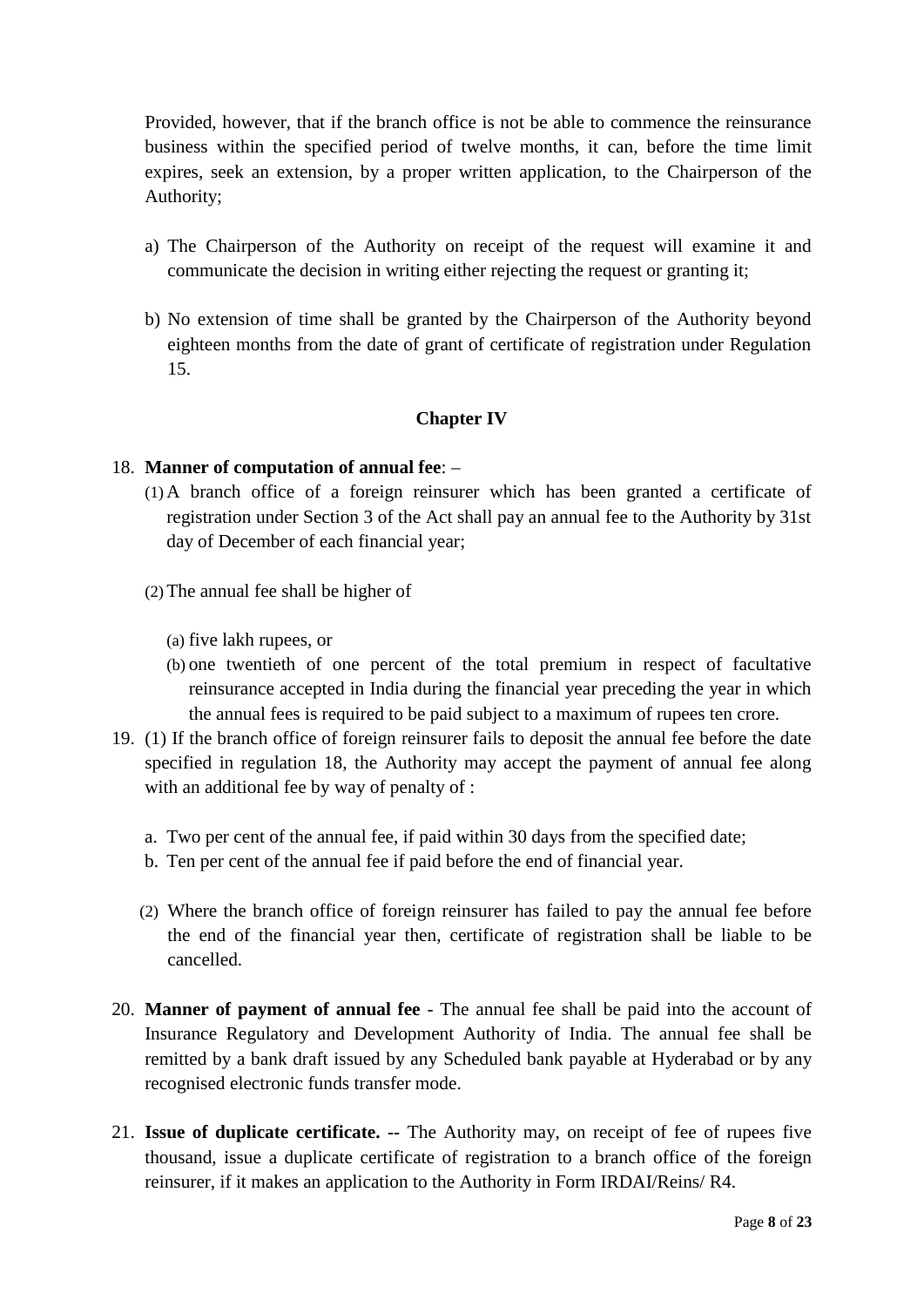# **Chapter V**

## PROCEDURE FOR ACTION IN CASE OF DEFAULT

#### 22. **Suspension or cancellation of Certificate of Registration: -**

- (1)Without prejudice to any penalty which may be imposed or any action taken under the provisions of the Act, the registration of a branch office of foreign reinsurer who:-
	- (a) conducts its business in a manner prejudicial to the interests of the policyholders or ceding insurers;
	- (b) fails to furnish any information as required by the Authority relating to its reinsurance business;
	- (c) does not submit periodical returns as required under the Act or by the Authority;
	- (d) does not cooperate in any inquiry conducted by the Authority;
	- (e) indulges in manipulating the reinsurance business;
	- (f) indulges in unfair trade practices;
	- (g) fails, at any time, to comply with the provisions of Section 64VA of the Act as to maintain the excess of the value of assets over the amount of liabilities,
	- (h) is in liquidation or is adjudged as an insolvent,
	- (i) if the business or a class of the business has been transferred to any person or has been transferred to or amalgamated with the business of any other insurer without the approval of the Authority,
	- (j) makes default in complying with, or acts in contravention of, any requirement of the Act or of any rule or any regulation or order made or any direction issued there under,
	- (k) carries on any business other than reinsurance business or any prescribed business,
	- (l) makes a default in complying with any direction issued or order made, by the Authority under the Insurance Regulatory and Development Authority Act, 1999,
	- (m) makes a default in complying with , or acts in contravention of, any requirement of the General Insurance Business (Nationalisation) Act, 1972 or the Foreign Exchange Management Act, 1999 or the Prevention of Money Laundering Act, 2002,
	- (n) fails to pay the annual fee,
	- (o) is convicted of an offence under any law for the time being in force,

may be suspended or cancelled for the category of reinsurance business for such period as may be specified by the Authority by an order:

Provided that the Authority for reasons to be recorded in writing may, in case of repeated defaults of the type mentioned above, impose a penalty of cancellation of certificate of registration.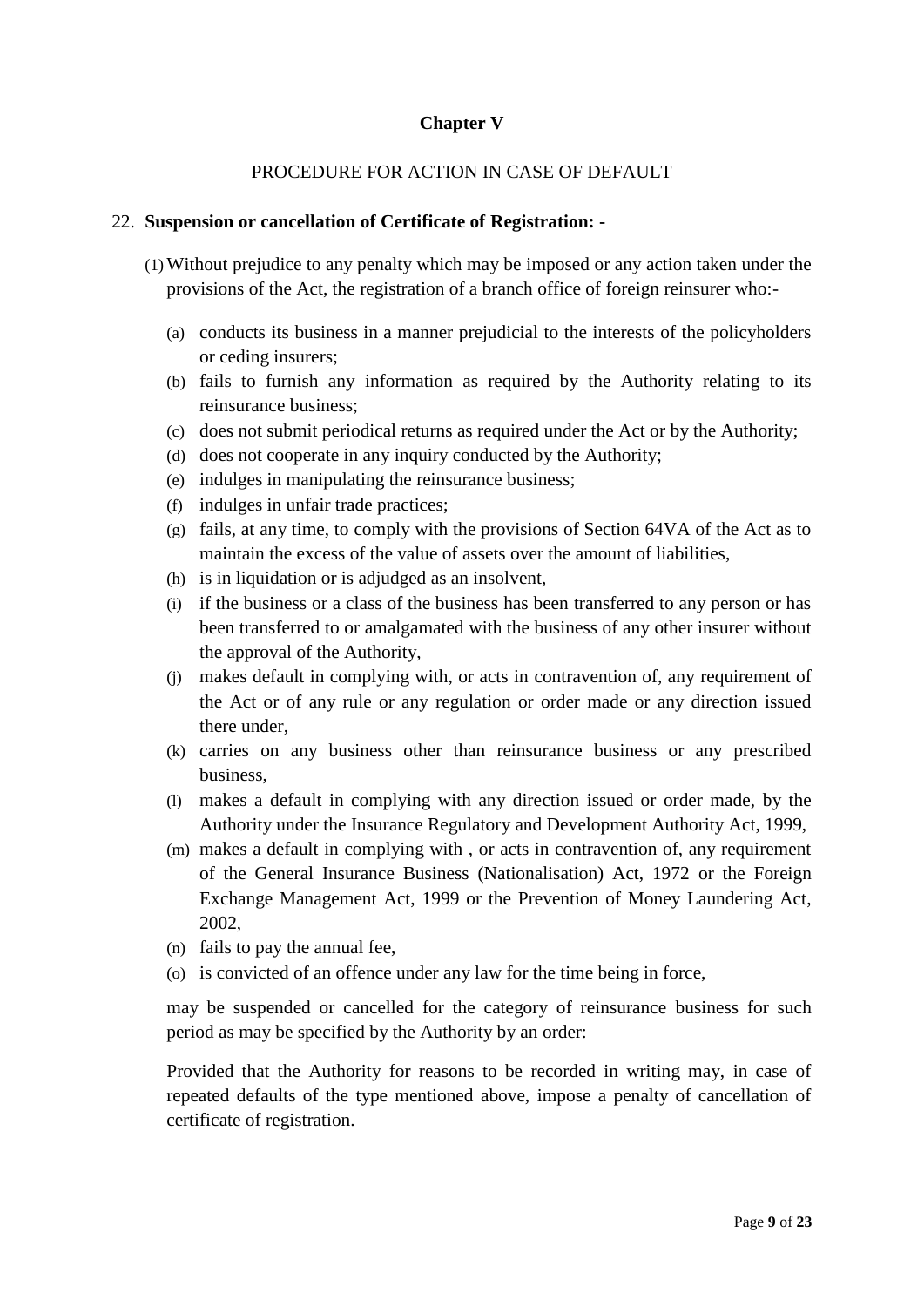- (2) In the case of any branch office of foreign reinsurer, the Authority, may withhold registration already made, if it is satisfied that such a foreign reinsurer has been debarred by law or practice by the home country to carry on reinsurance business.
- 23. **Manner of making order of suspension or cancellation of Certificate of Registration:** No order of suspension or cancellation shall be imposed except after holding an enquiry in accordance with the procedure specified in these regulations.

## 24. **Manner of holding enquiry before suspension or cancellation: -**

- (1) For the purpose of holding an enquiry under regulation 23, the Authority may appoint an enquiry officer;
- (2)The enquiry officer shall issue to the branch office of foreign reinsurer a notice at the principal place of business;
- (3)The branch office of foreign reinsurer may, within thirty days from the date of receipt of such notice, furnish to the enquiry officer a reply, together with copies of documentary or other evidence relied upon by it or sought by the Authority;
- (4)The enquiry officer shall give a reasonable opportunity of being heard to the branch office of foreign reinsurer to enable it to make submissions in support of its reply made under sub-regulation (3);
- (5) If it is considered necessary, the enquiry officer may ask the Authority to appoint a presenting officer to present its case;
- (6)The branch office of foreign reinsurer may either appear through an authorised employee or through any other person duly authorised by it before the enquiry officer: Provided that, no advocate shall be permitted to represent the branch office of foreign reinsurer at the enquiry;

Provided further that, where an advocate has been appointed by the Authority as the presenting officer under sub-regulation (5), it shall be lawful for the branch office of foreign reinsurer to present its case through an advocate;

(7)The enquiry officer shall, after taking into account all relevant facts and submissions made by the branch office of foreign reinsurer, submit a report to the Authority and recommend the penalty to be awarded as also the justification of the penalty proposed.

# 25. **Show-cause notice and order: -**

- (1) On receipt of the report from the enquiry officer, the Authority shall consider the same and if considered necessary by it, issue a show-cause notice as to why action as it considers appropriate should not be initiated.
- (2)The branch office of foreign reinsurer shall, within twenty-one days of the date of receipt of the show cause notice, send a reply to the Authority.
- (3)The Authority after considering the reply to the show-cause notice, if received, shall as soon as possible but not later than thirty days from the receipt of the reply, if any,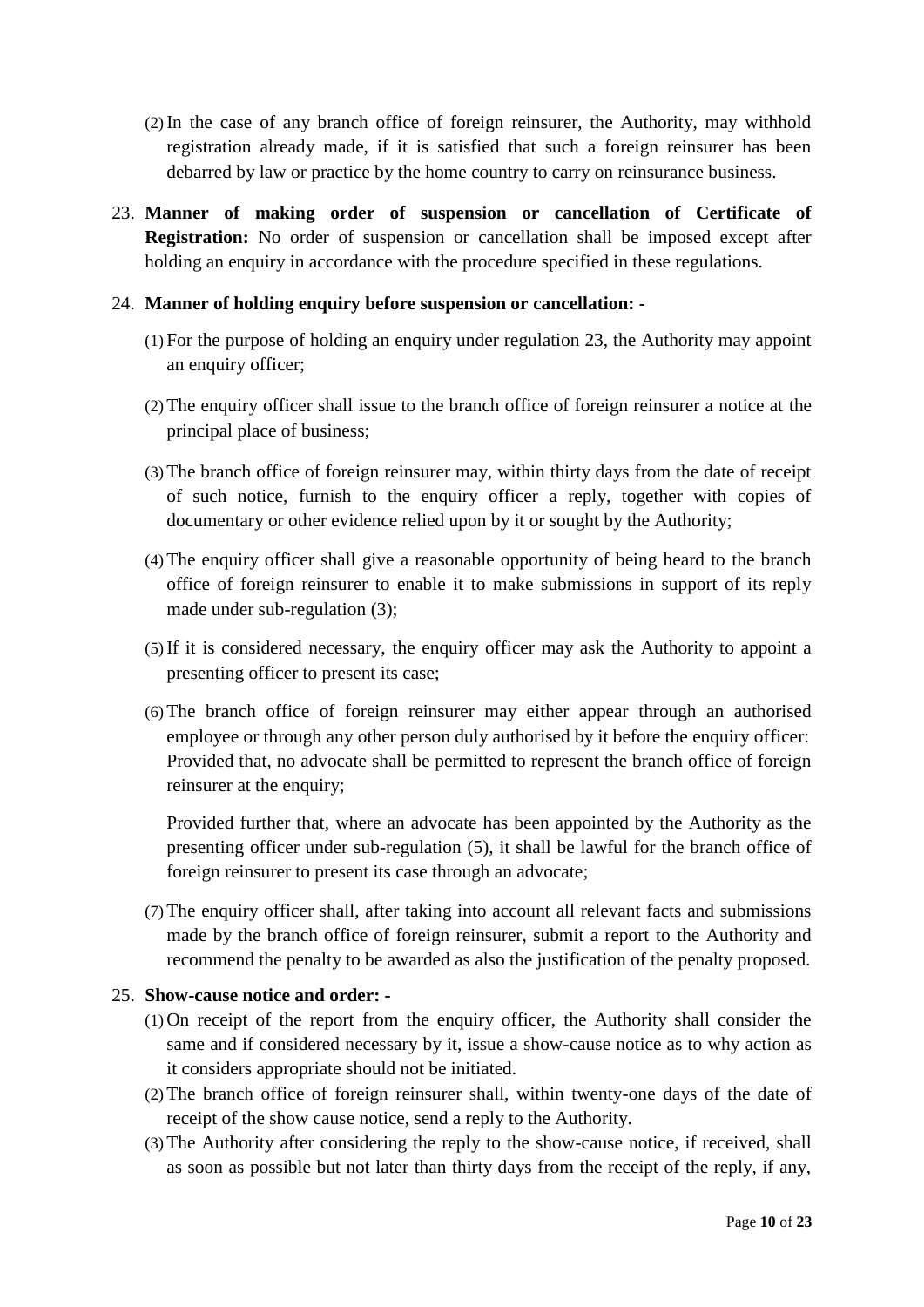pass such orders as it deems fit. If no reply is furnished to the Authority by the branch office of foreign reinsurer within twenty-one days of the notice, the Authority can proceed to decide the issue ex parte.

- (4) An order passed under sub-regulation (3) shall give reasons therefore including justification of the penalty imposed by that order.
- (5)The Authority shall send a copy of the order made under sub-regulation (3) to the branch office of foreign reinsurer.
- 26. **Effect of suspension or cancellation of Certificate of Registration** On and from the date of suspension or cancellation of the certificate, the branch office of foreign reinsurer shall cease to transact new reinsurance business.
- 27. **Publication of order -** The order of the Authority passed under sub-regulation (3) of regulation 25, shall be published in atleast two daily newspapers in the area where the branch office of foreign reinsurer has its principal place of business**.**

# **Chapter VI**

## **OPERATIONS OF BRANCH OFFICES OF FOREIGN REINSURERS**

- 28. **Operational issues pertaining to branch office of foreign reinsurer:** The foreign reinsurer granted the certificate of registration by the Authority to transact reinsurance business as a branch office shall ensure that the following minimum requirements are addressed at all times and shall submit to the Authority the necessary approval of their Board of Directors or the executive committee of their Management, as the case may be:
	- 1. Geographical Scope: The branch office of foreign reinsurer shall transact reinsurance business with Indian insurers, as well as reinsurance business outside India in accordance with their laid down underwriting policy.
	- 2. Assigned Capital: The assigned capital of the branch office of foreign reinsurer shall not be less than the amount specified at the time of grant of certificate of registration.  ${}^{15}$ [\*\*\*].
	- 3. Appointment of Chief Executive Officer and other Key Management Personnel: The foreign reinsurer shall obtain prior approval of the Authority on the appointment, reappointment, removal and managerial remuneration payable to Chief Executive Officer of the branch office. The person so appointed shall satisfy the 'fit and proper' criteria stipulated by the Authority. The details of the Key Management Personnel along-with their bio-data shall be submitted as part of the registration process and any change subsequently shall be intimated to the Authority. For the purposes of these regulations, Key Management Personnel shall include Chief Financial Officer and Chief Underwriter.

<sup>&</sup>lt;sup>15</sup> The sentence "This amount shall be invested in accordance with the IRDA (Investment) Regulations, 2000 as amended from time to time." omitted by the Insurance Regulatory and Development Authority of India (Registration and Operations of Branch Offices of Foreign Reinsurers other than Lloyd's) (Second Amendment) Regulations, 2016 dated  $02<sup>nd</sup>$  December, 2016 (w.e.f.  $09<sup>th</sup>$  December 2016).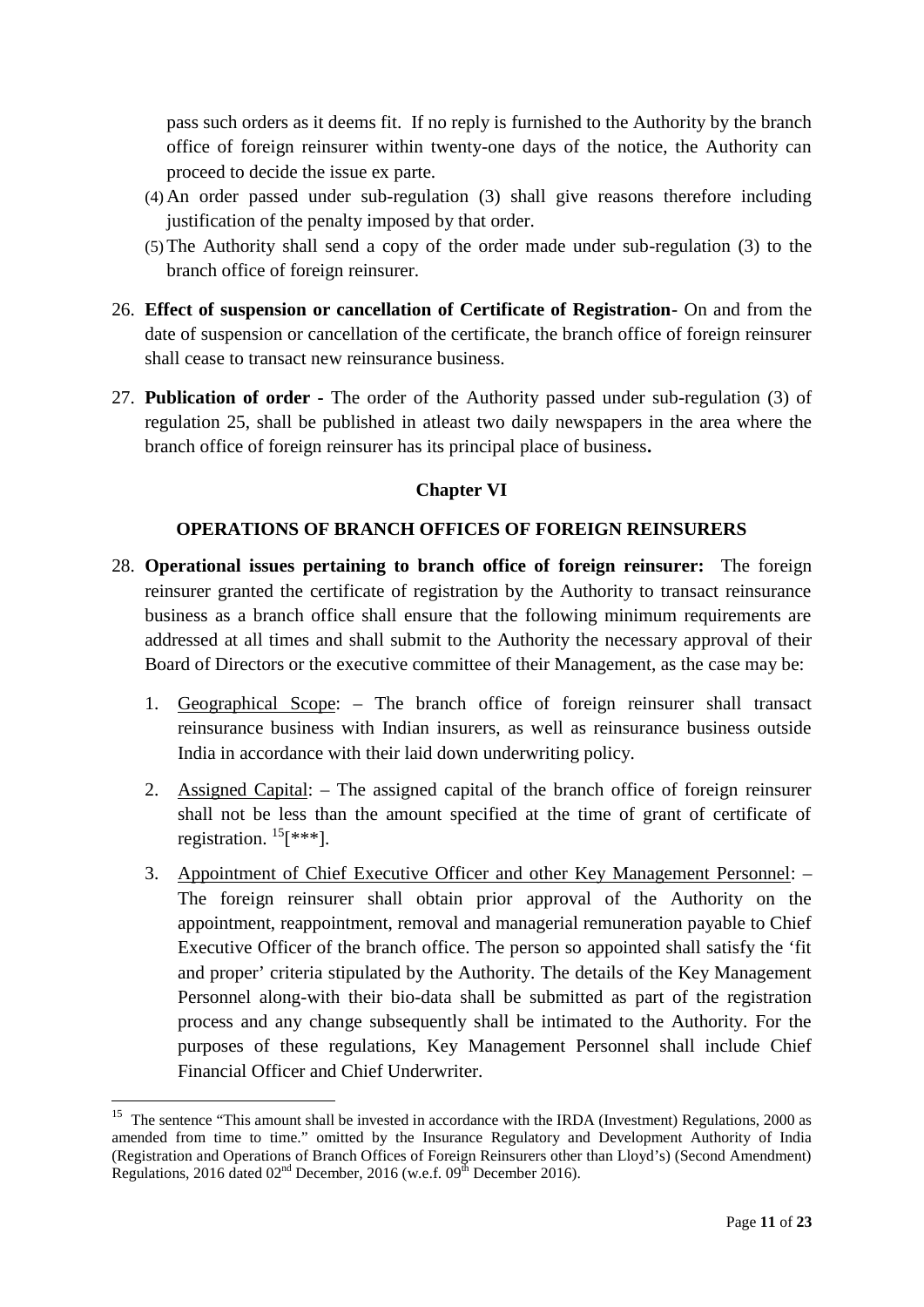- 4. Opening of additional offices: The branch office of the foreign reinsurer may open offices in different parts of the country with prior approval of the Authority giving the reasons, organization resources, reporting, supervision and control by the main administrative office. The Authority may grant or refuse permission depending on the merits of the case.
- 5. Outsourcing: The branch office of foreign reinsurer shall retain the core activities such as underwriting, claims settlement and regulatory compliances; and may outsource functions such as back-office servicing,  $^{16}$ [\*\*\*], IT, accounts, marketing, human resources, administration and publicity. No other function can be outsourced without the prior approval of the Authority.
- 6. Accounting: The branch office of foreign reinsurer shall submit financial returns including statement of accounts in the manner as may be specified in the IRDA (Preparation of Financial Statements and Auditor's Report of Insurance Companies) Regulations, 2002 as amended from time to time.
- 7. Investment:- The branch office of the foreign reinsurer shall invest and keep invested the  $17$ [investment] assets in accordance with the IRDA (Investment) Regulations, 2000 in so far as they are applicable to Indian reinsurers. <sup>18</sup> [\*\*\*].
- 8.  $^{19}$ [Reinsurance: the Branch Office of Foreign Reinsurers shall be subjected to Insurance Regulatory and Development Authority of India (Re-insurance) Regulations, 2018].

"For the purpose of these regulations, "Investible Assets" include the following:

- a. assets corresponding to the liabilities arising out of Indian reinsurance business or the amount of premium retained in the country of the Indian reinsurance business, whichever is higher, and
- b. Margin of solvency computed in accordance with the solvency regulations issued by the Authority."

<sup>19</sup> Substituted by Insurance Regulatory and Development Authority of India (Re-insurance) Regulations, 2018 dated  $30<sup>th</sup>$  November, 2018 (w.e.f. 1<sup>st</sup> January 2019). Prior to its substitution it was read as under:

"Reinsurance & Retrocession: -

- (a) the Branch Office of Foreign Reinsurers shall be subjected to the same reinsurance regulations as applicable to an Indian insurer and a reinsurer.
- (b) A branch office which has been granted certificate of registration as per Regulation 4(a)
	- i) shall maintain a minimum retention of 50% of the Indian reinsurance business.
	- ii) who fails to keep the minimum retention limit of 50%, notwithstanding penal action given in clause (d) below, shall obtain prior approval of the Authority to transact business in Category – II.

<sup>&</sup>lt;sup>16</sup> Word "Investment" omitted by the Insurance Regulatory and Development Authority of India (Registration and Operations of Branch Offices of Foreign Reinsurers other than Lloyd's) (Second Amendment) Regulations, 2016 dated  $02<sup>nd</sup>$  December, 2016 (w.e.f.  $09<sup>th</sup>$  December 2016).

<sup>&</sup>lt;sup>17</sup> Substituted for "investible" by the Insurance Regulatory and Development Authority of India (Registration and Operations of Branch Offices of Foreign Reinsurers other than Lloyd's) (Second Amendment) Regulations, 2016 dated  $02<sup>nd</sup>$  December, 2016 (w.e.f.  $09<sup>th</sup>$  December 2016).

<sup>&</sup>lt;sup>18</sup> Omitted by the Insurance Regulatory and Development Authority of India (Registration and Operations of Branch Offices of Foreign Reinsurers other than Lloyd's) (Second Amendment) Regulations, 2016 dated 02<sup>nd</sup> December,  $2016$  (w.e.f.  $09<sup>th</sup>$  December 2016). Prior to its omission, it was read as under: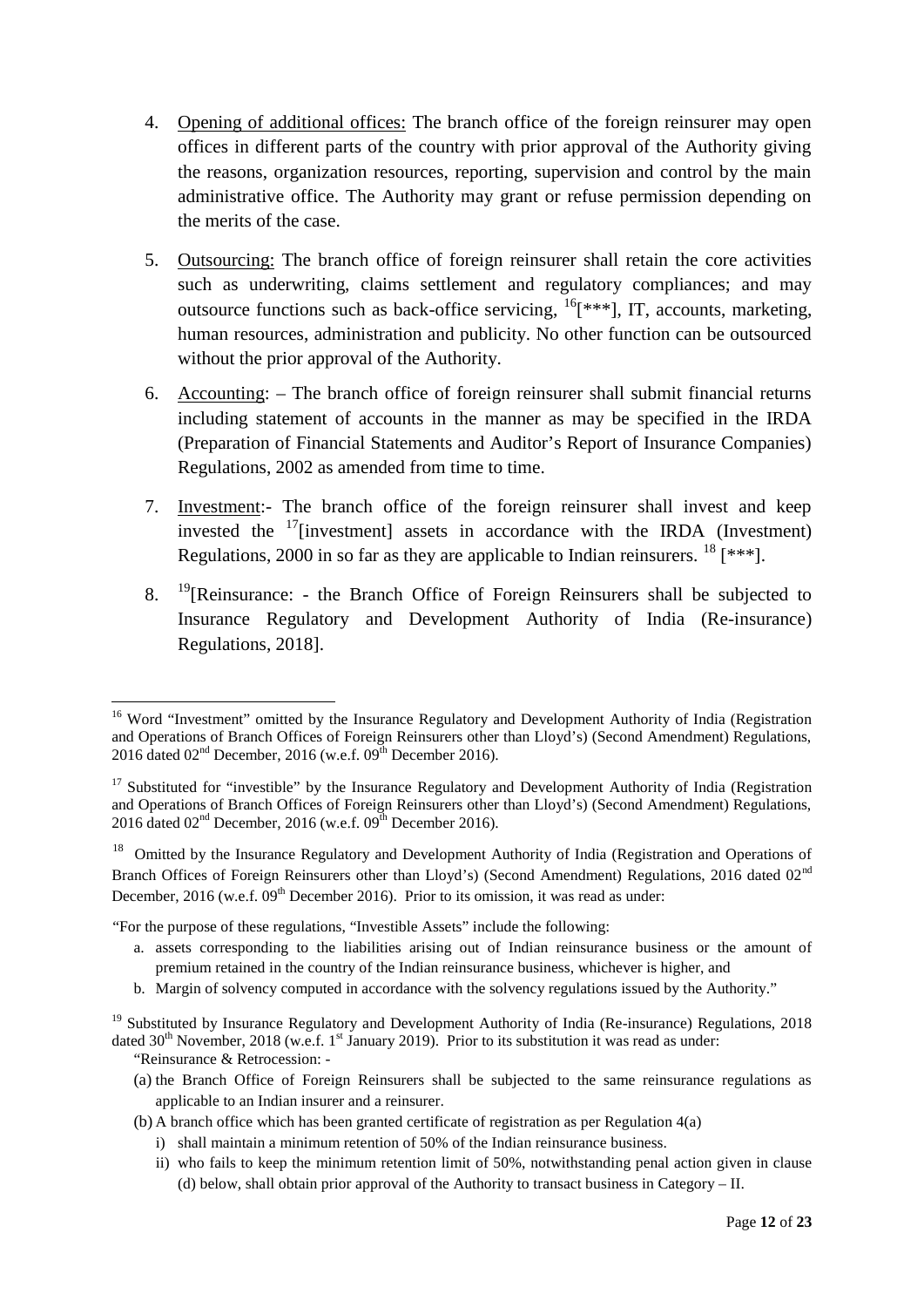### 9. <sup>20</sup>[**Procedures for Re-insurance placements:**

1. Obtaining best terms for Cessions:

Every cedant, shall be free to obtain best terms for its Re-insurance protection of domestic risks, subject to the following:

- A. Cedants shall seek terms at least from all Indian Re-insurers, who have been transacting Re-insurance business (other than emanating from obligatory cession) during the immediate past three continuous years and at least from four FRBs.
- B. No cedant shall seek terms from:
	- a. IIOs having credit rating below A- from Standard & Poor's or equivalent rating from any other International Rating Agency, or
- iii) Such branch office granted approval under clause 8(b)(ii) above shall not be eligible for order of preference for cessions by Indian insurers as those available to Indian Reinsurer for a minimum period of 3 years, unless the branch office of foreign reinsurer has obtained specific prior approval of the Authority on an application seeking exemption from the 50% minimum retention limit.
- (c) A branch office which has been granted certificate of registration as per Regulation 4(b):
	- i) shall maintain a minimum retention of 30% of the Indian reinsurance business.
	- ii) who fails to keep the minimum retention limit of 30%, notwithstanding penal action given in clause (d) below, shall not underwrite new reinsurance business from Indian insurance companies for a period of 3 years, unless the branch office of foreign reinsurer has obtained specific prior approval of the Authority on an application seeking exemption from the 30% minimum retention limit.
- (d) Any breach of the specified limits shall be viewed as violation of these regulations and shall render the branch office liable for penal action as specified under the Insurance Act, 1938.
- (e) The branch office of foreign reinsurer may place retrocession with a reinsurer having a minimum rating of good financial security characteristics from any of the internationally renowned credit rating agencies for the last 3 years."

<sup>20</sup> Substituted by the Insurance Regulatory and Development Authority of India(Re-insurance) Regulations, 2018 dated 30<sup>th</sup> November, 2018(w.e.f 1st January 2019). Prior to its substitution, sub regulation (9) of regulation 28 as substituted by Insurance Regulatory and Development Authority of India (Registration and Operations of Branch Offices of Foreign Reinsurers other than Lloyd's) (First Amendment) Regulations, 2016 dated  $28<sup>th</sup>$  January, 2016 (w.e.f. 04<sup>th</sup> February 2016) read as under:

"Every Indian Insurer shall obtain best terms for their facultative and treaty surpluses from Indian reinsurer(s) having a minimum credit rating which is having atleast good financial security characteristics from any of the internationally renowned credit rating agencies for the previous three years and also from atleast three entities which have been granted certificate of registration under Regulation 4(a) of these regulations. The Indian insurer shall then offer the best terms for participation in the following order of preference;

- (a) To the Indian re-insurer(s) having a minimum credit rating as given above and thereafter to those granted certificate of registration under regulation 4 (a) of these Regulations.
- (b) To other Indian re-insurer(s) or to those granted certificate of registration as per regulation 4 (b) of these regulations.
- (c) To the branch offices of foreign reinsurers set up in Special Economic Zone, only after having offered to all entities in (a) and (b) above
- (d) The balance, if any, may thereafter be offered to Indian Insurers and overseas reinsurers

Explanation - The Authority will undertake a review of the working of these regulations and in particular operation of Regulation 28(9) – order of preference for cessions by Indian insurers after a period of one year based on the reporting's made to it.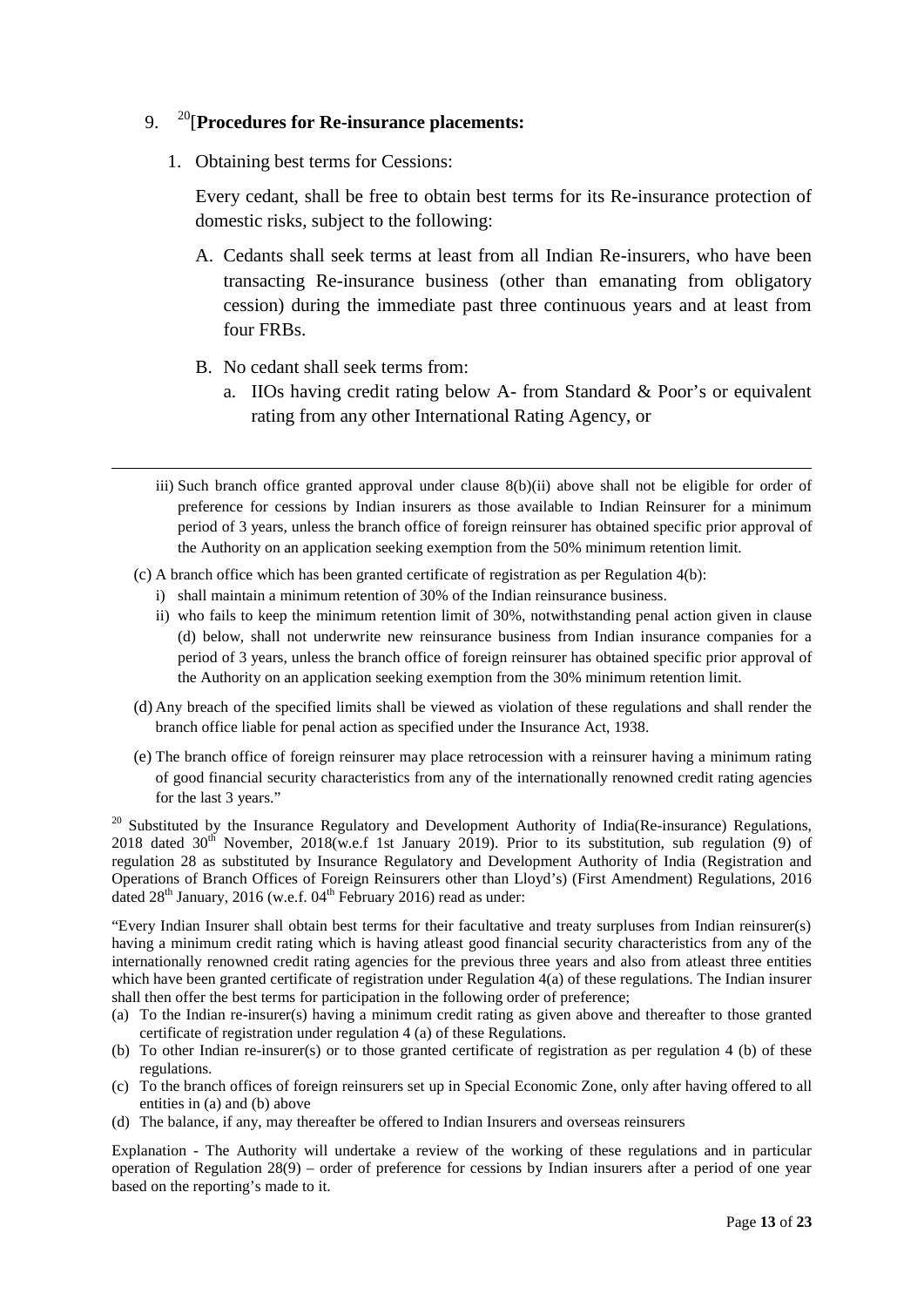- b. CBRs having credit rating below A- from Standard & Poor's or equivalent rating from any other International Rating Agency.
- C. No cedant shall seek terms from any Indian Insurer, not registered with the Authority to transact reinsurance business.
- D. The cedant shall be responsible and accountable to comply with these regulations, irrespective of whether the terms are obtained directly or through Re-insurance Broker.
- 2. Offer for Participation:
	- A. Every cedant shall offer best terms obtained, for participation in the following order of preference:
		- a. to Indian Re-insurers, transacting re-insurance business (other than emanating from obligatory cession) during the immediate past three continuous financial years;
		- b. to other Indian Re-insurers and FRBs;
		- c. to the IIO as under regulation  $5(1)(B)(a)$  which provided the best and lead terms with capacity of not less than 10%;
		- d. to the CBR as under regulation  $5(1)(B)(b)$  which provided the best and lead terms with capacity of not less than 10%;
		- e. to other IIOs;
		- f. to other Indian Insurers (only Facultative) and CBRs.

Explanation: Except for facultative reinsurance protection, no cedant shall offer for participation to any Indian Insurer, which is not registered with the Authority exclusively to transact reinsurance business. Further such Indian Insurer shall not be offered to lead on any reinsurance protection.

- B. Subject to compliance of regulation 5(2)(A) above, no cedant, except through the FRBs, shall make an offer for participation to the CBRs, which are applicant companies of the FRBs, unless:
	- a. The total sum-insured is rupees two thousand five hundred crore or more for property insurance, material damage and business interruption combined at one location; or
	- b. The total sum-insured is rupees one hundred crore or more for liability cover, per event; or
	- c. The offer for participation is for Aviation, Oil & up-stream energy, Marine Hull risk; or
	- d. Prior approval of the Authority is obtained for exceptions to the above.
- C. The cedant shall be responsible and accountable to comply with these regulations, irrespective of whether the offer for participation is made –
	- a. directly or through Re-insurance Brokers,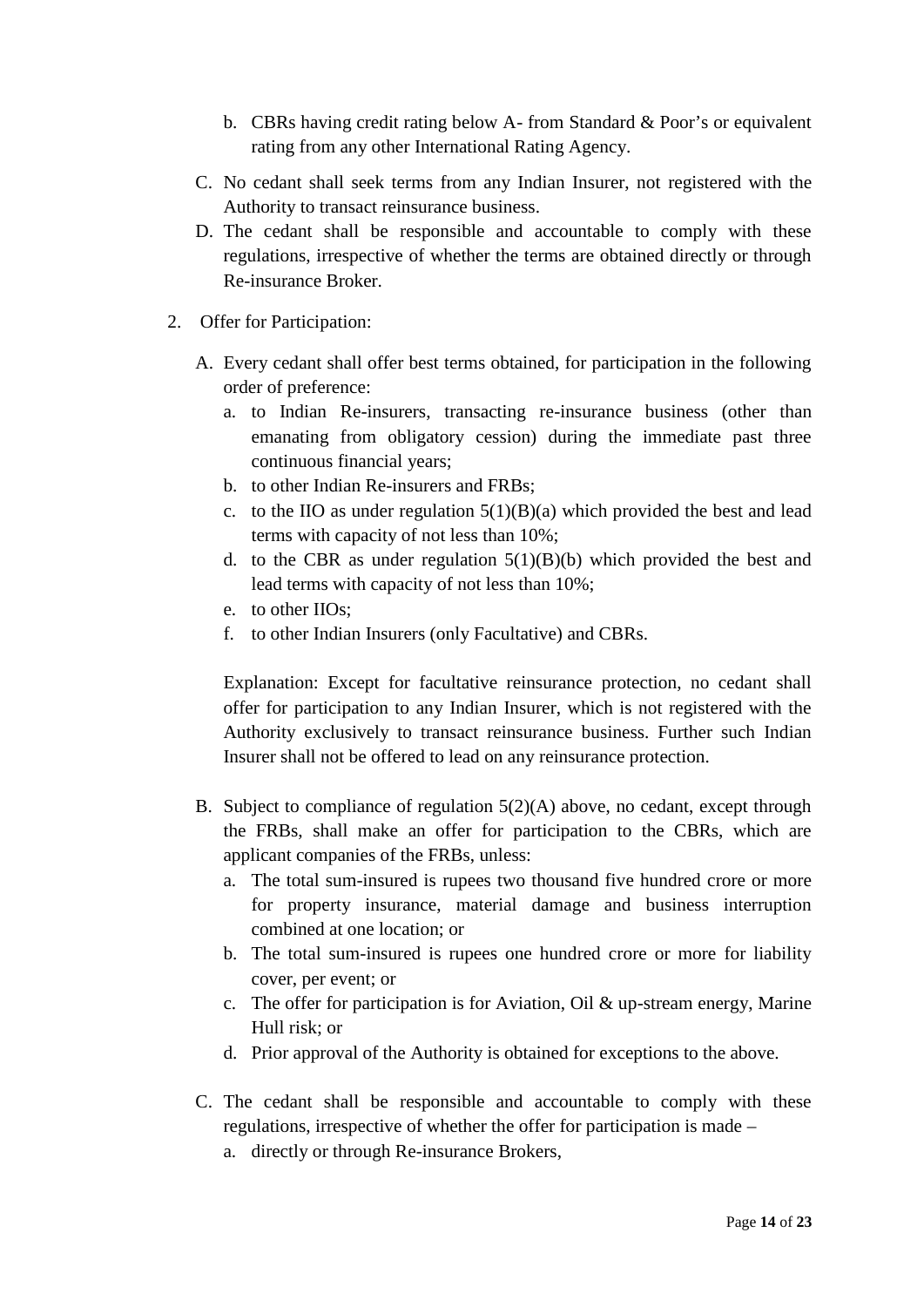- b. to the facilities of Re-insurance capacity arranged by Re-insurance Brokers,
- c. to the promoter company or its associate group companies.]
- 10. Solvency Margin:– The branch office of foreign reinsurer shall prepare and submit statement of assets, liabilities and solvency margin requirements in the manner as may be specified in the IRDA (Assets, Liabilities and Solvency Margin of Insurers) Regulations, 2000 as amended from time to time.
- 11. Repatriation of surplus: Any repatriation of the surplus generated by the operations of the branch offices of foreign reinsurers shall be only with prior approval of the Authority. The Authority before granting such an approval shall obtain all relevant information and satisfy itself that the assets of the Branch office are adequate to meet their liabilities. In addition, the repatriation of surplus shall comply with the other requirement of RBI/ FEMA, as applicable.
- 12. Delegated authorities: The branch office of the foreign reinsurer shall provide systems and checks to ensure that delegated powers are exercised prudently and judiciously by the authorised officials and has no adverse fallout on the operations in India. The foreign reinsurer shall also review the delegated powers of functionaries at the branch office in India as regards adequacy of such powers to meet local operational requirements and the delegated authority. A copy of such review shall be filed with the Authority annually.
- 13. Supervision and Control: The foreign reinsurer shall review all control returns including the system of periodical reviews submitted by the branch office to ensure effective supervision and control and to monitor their continued viability. A copy of synopsis of the findings of the inspection / audit / scrutiny and compliance submitted by the branch and put up to the Audit Committee of the Board shall also be submitted to the Authority.
- 14. Other issues: The branch office of the foreign reinsurer shall immediately report to the Authority any regulatory or supervisory action taken by the home country regulator with full details and the penalty or any administrative action, if any imposed and the remedial steps taken by the foreign reinsurer to prevent its recurrence.
- 15. Reporting requirements by the branch office of the foreign reinsurer to the Authority:- The branch office of the foreign reinsurer shall submit to the Authority the following reports as stipulated.
	- i) Financial reporting
	- ii) Actuarial reporting
	- iii)Business Reporting
	- iv)Downgrading Reporting: The branch office of the foreign reinsurer shall immediately report along-with relevant documents to the Authority any downgrade in rating by any internationally renowned credit rating agency.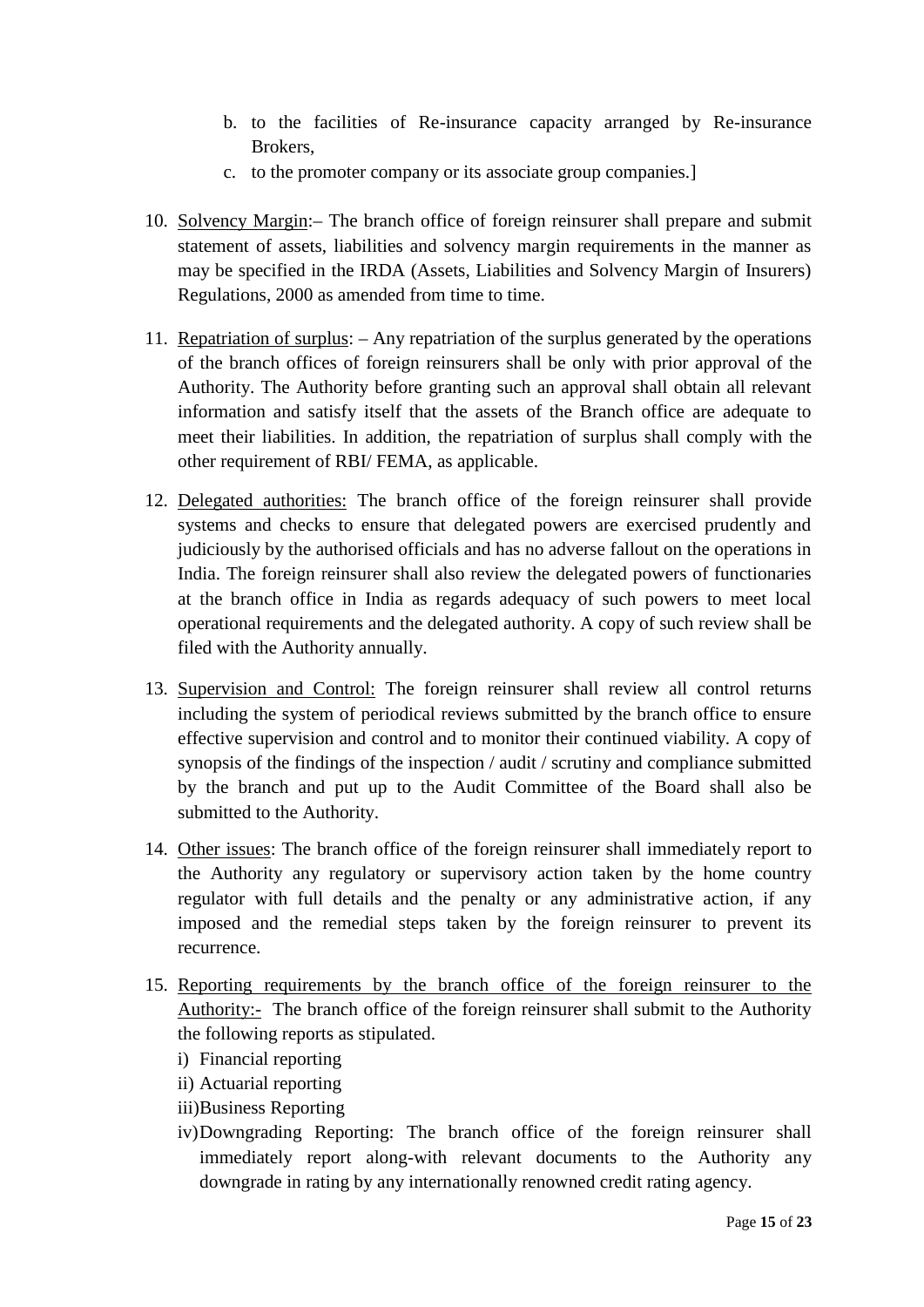- v) Erosion of Net Owned Fund: The branch office shall immediately report to the Authority more than 5% erosion in the Net Owned Fund of the foreign reinsurer.
- 16. Returns: The Authority may specify submission of any such other return by the branch office of foreign reinsurer or the foreign reinsurer as it may deem appropriate.

## 17. Further powers of the Authority:

- a. The Authority shall have the right to call, inspect or investigate any document, record or communication from the branch office of the foreign reinsurer.
- b. Notwithstanding the above, where the Authority is of the opinion that the operations of a branch office of the foreign reinsurer are not in the interests of the Indian insurance market, the Authority reserves the right to take appropriate steps including suspension or cancellation of certificate of registration after giving an opportunity to the foreign reinsurer of being heard.
- c. Any branch office of the foreign reinsurer opened with the approval of the Authority shall be closed only with the prior approval of the Authority and after surrender of certificate of registration.
- d. Any foreign reinsurer who has a representative office in India and is granted certificate of registration to function as a branch office, shall close the representative office within six months of grant of the certificate of registration.
- e. Power of the Authority to issue clarifications: In order to remove any difficulties in respect of the application or interpretation of any of the provisions of these Regulations, the Chairperson of the Authority may issue appropriate clarifications from time to time.

#### FORM IRDAI/ Reins/ R1

# **[REQUISITION FOR REGISTRATION APPLICATION FOR BRANCH OFFICE OF FOREIGN REINSURER OTHER THAN LLOYD'S]**

- 1. Name of the applicant:
- 2. Address:
- 3. Date of incorporation of the applicant: [DD/MM/YYYY]
- 4. Registration No. (issued by the regulatory Authority of Foreign Country):
- 5. Line of reinsurance business: Life/ General/ Composite
- 6. <sup>21</sup>[\*\*\*]
- 7. Amount of Authorised capital and Face value of shares:
- 8. Name, Address and contact details of the person(s) responsible for the affairs of the Branch Office.

 $21$  Omitted by Insurance Regulatory and Development Authority of India (Re-insurance) Regulations, 2018 dated 30<sup>th</sup> November, 2018 (w.e.f. 1st January 2019). Prior to its omission, Point no. (6) read as under:

<sup>&</sup>quot;Category applied for order of preference of cessions of the Indian insurers:

Category  $-1/$  $Category - II"$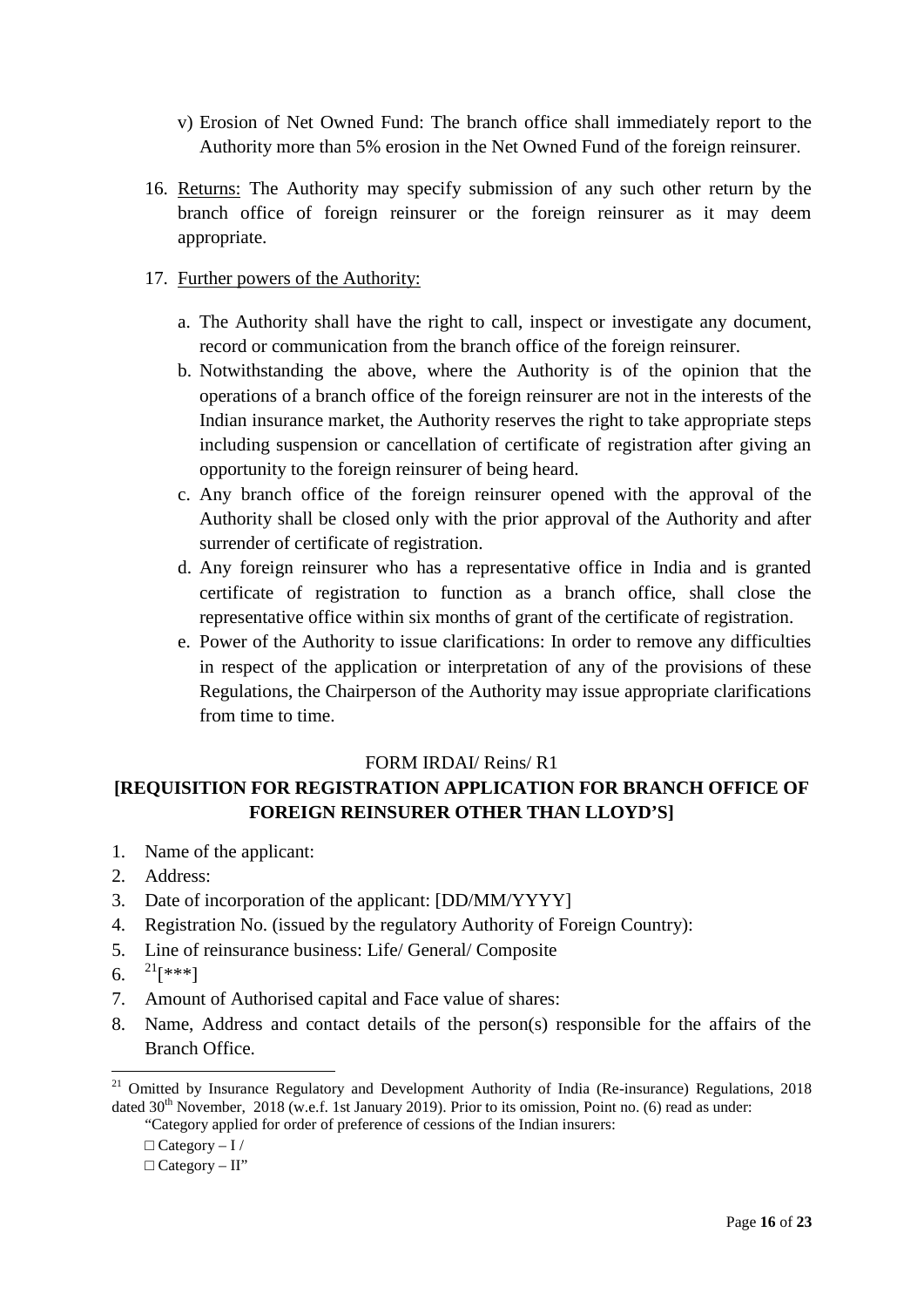- 9. Name, Address and contact details of the Regulatory Authority where the applicant is registered.
- 10. Net Owned Fund of the foreign reinsurer as on \_\_\_\_\_\_\_\_ (latest financial year)
- 11. Credit rating for the last 3 years from any internationally renowned credit rating agencies.
- 12. No. of years that the foreign reinsurer has been active in the foreign reinsurance business
- 13. Permission from the home country regulator allowing establishing a branch office in India
- 14. Minimum Solvency Margin prescribed by the home regulator
- 15. Solvency margin of the applicant
- 16. Basis of calculating the solvency margin
- 17. Details of shareholders of foreign reinsurer: [Please give full name, address, percentage of holding in the paid up capital of the foreign reinsurer, Occupation, Qualifications and Experience, Number of shares held and Percentage of share capital in the company] Please attach separate sheets if necessary.

Details of persons holding more than 1% of the paid up capital of the applicant are to be given.

| [first, middle,<br>Full Name<br>sumame | Date of Birth | $\mathop{\text{Fix}}$<br>Address with<br>Nos., E-mail<br>Telephone Nos., | Qualifications | Experience | Present occupation | No. of equity (voting<br>percentage of total<br>and<br>rights) shares<br>holding | Remarks |
|----------------------------------------|---------------|--------------------------------------------------------------------------|----------------|------------|--------------------|----------------------------------------------------------------------------------|---------|
| $\left(1\right)$                       | (2)           | (3)                                                                      | (4)            | (5)        | (6)                | $\left( 7\right)$                                                                | (8)     |
| Mr. / Ms.                              |               |                                                                          |                |            |                    |                                                                                  |         |
|                                        |               |                                                                          |                |            |                    |                                                                                  |         |
|                                        |               |                                                                          |                |            |                    |                                                                                  |         |

**Note:** If the shareholder is a company or a body corporate registered in a foreign country, give the name of the company or body corporate in column (1), the country of incorporation and the date of registration in column (2), mention the areas of operation of the company in col.(5), leaving the columns 4 and 6 blank; particulars indicating the countries of operation, nature of business enclosing statements of accounts of the company or body corporate for the last 5 years are to be given. Adequate care may be taken to furnish full and complete information truthfully. Any misrepresentation found later will lead to disqualification of the applicant.

- 18. **Applicant***:* This section should set out the background information. Following information should be included:
	- Particulars of the foreign reinsurer (e.g. company name, address, names of directors, etc.).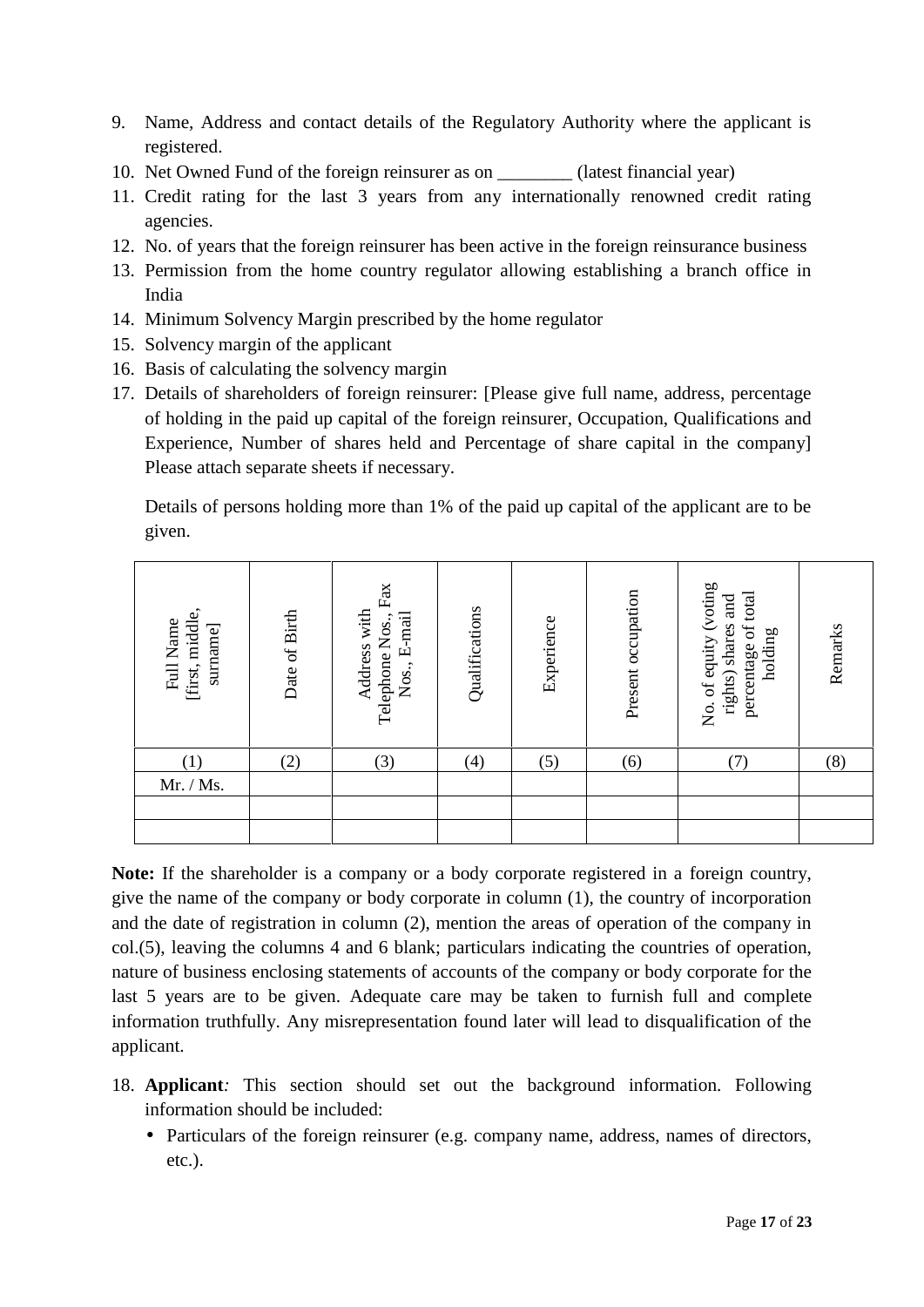- Nature of business, years in business of foreign reinsurer.
- Past record of regulatory interventions/restrictive directions in respect of foreign reinsurer.
- The applicant's reasons for entering the reinsurance market.
- Financial statements for the last five years. Strengths of the foreign reinsurer.
- Ratings by international credit rating agencies for the last 3 years excluding the year of making the application
- Indication of the degree of commitment to the Indian market place displayed by the applicant.
- The obligations undertaken by the foreign reinsurer.

# 19. **The Branch Office Details**

This section should provide the key aspects of the Branch Office. This will cover the following:

- Name of the Branch Office.
- Branch Office Address:
- Address for Communication (state the name of the Authorised person, telephone numbers, fax numbers, mobile number, e-mail address and such other details:
- Chief Executive Officer & other Key Management Personnel and allocation of responsibilities.(Proposed)
- Organizational structure. Reporting relationships.

# 20. **Capital structure**

Amount of Assigned Capital:

21. **Details of Directors of the applicant and the person responsible for overseeing the branch office operations in India of foreign reinsurer i.e. Chief Executive Officer (CEO) and Chief Underwriter (CUO)/ Chief Financial Officer (CFO) etc., of the branch office of foreign reinsurer (Key Management Personnel):**

Please furnish the particulars in separate sheets the pro forma given below:-

Name (and any previous names)

Private and Business Address (including any other private addresses within the last 15 years), current Telephone, Fax and E-mail Addresses:

Date and Place of Birth

Nationality (and any previous Nationality)

Passport / Identity Card:

- -- Number
- -- Date and Place of Issue:
- -- Date of expiry
- -- Issuing Authority:

Name and Address of Bank: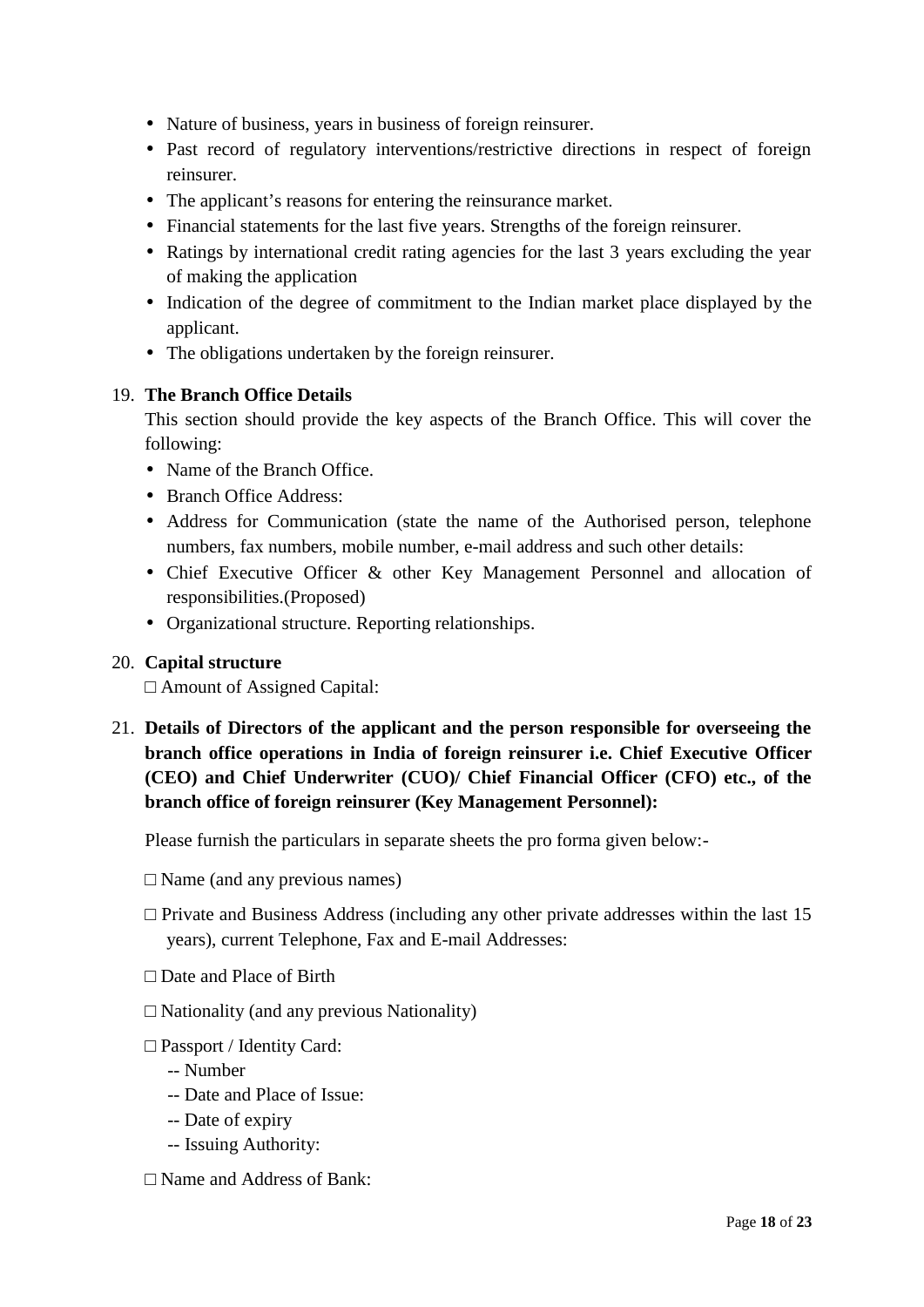- -- Account Numbers and Type of Account:
- -- Details of any loans or guarantees issued to or on behalf of the company in which the Directors and Key Management Personnel have a management or shareholding interest

Family Status

Details and Dates of Academic Qualification:

Details and Dates of Professional Qualification:

Description of the prospective position (including responsibilities) and proposed date of commencement:

Work Experience:

- Existing and Previous Employers (covering last 15 years)
- Details of whether the Directors and Key Persons and / or their Employers have been formally supervised or regulated
- Nature of Employer's Business
- Designation: (including duties and responsibilities)
- Date of Appointment
- Date of Resignation/Departure
- Details of Other Business interests in the last 15 years where the Directors and Key Management Personnel have been a working shareholder, director or controller.

Relationship with the Company or related Companies or other third parties:-

- Details of shareholdings or voting powers in the company, or related Companies or third parties:
- Details of any Business relationships with the company or related Companies or third parties:
- Details of any Business relationships between the Directors and Key Management Personnel former employers and the company or related Companies or third parties:

Full details on the Directors and Key Management Personnel reputation and character:-

- whether the applicant has ever been declared bankrupt;
- any convictions of any offence involving fraud or other dishonesty;
- any disqualification of the Directors and Key Management Personnel from acting as a director or in the management of any company or organisation;
- whether the Directors and Key Management Personnel have ever been refused (or had revoked) a licence or authorisation to carry on any regulated financial business;

Any censure or disciplinary action initiated by any government, regulatory or professional body;

Any dismissals from office or employment, subjection to disciplinary proceedings by the Directors' and Key Management Personnel's employer or been refused entry to any profession or occupation;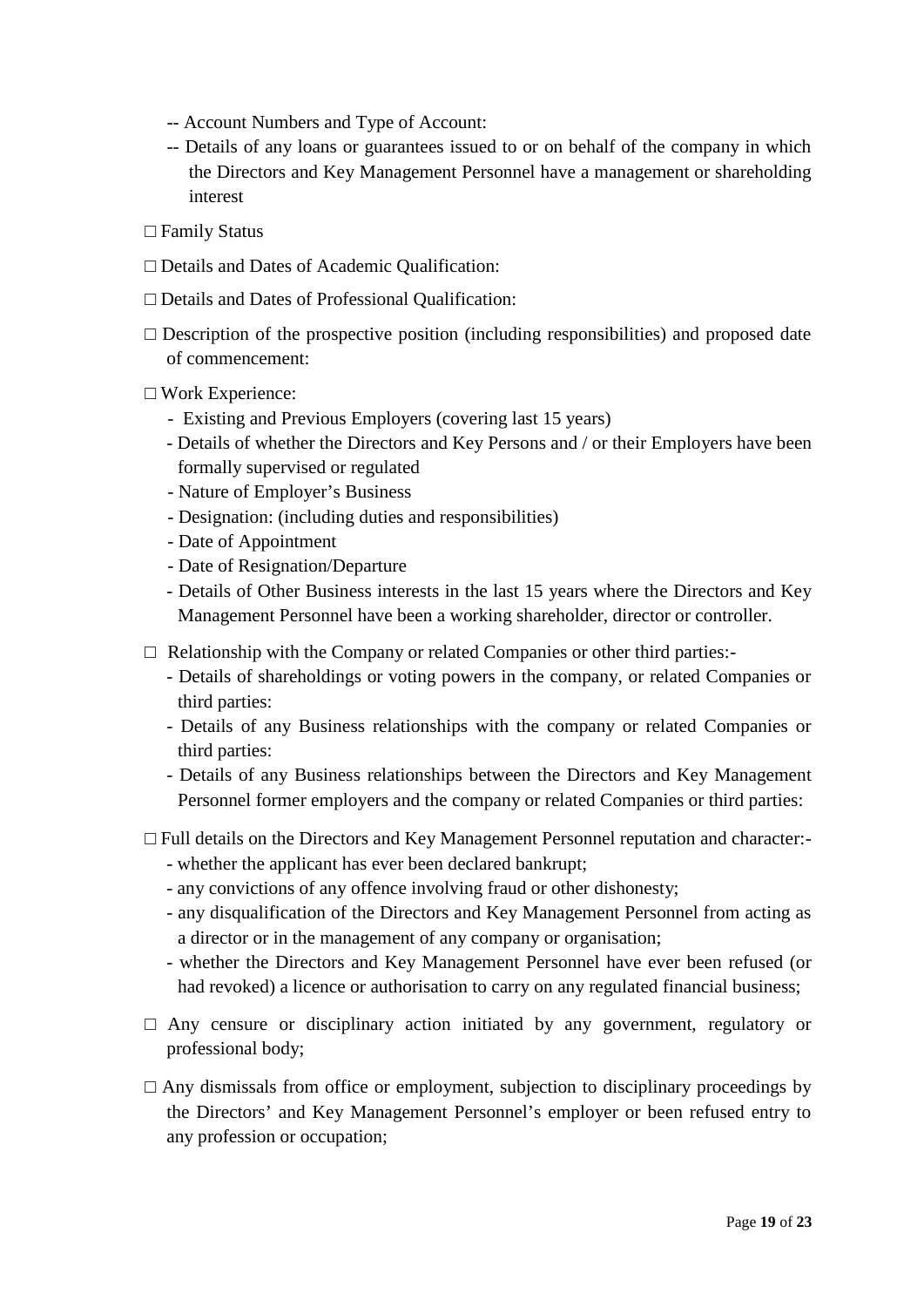Any litigation in which the Directors and Key Management Personnel have been involved over the last 5 years;

Whether any governmental, regulatory or professional body has ever investigated any employer, company or organisation with which the Directors and Key Management Personnel have been associated as a director, officer, manager or shareholder;

Whether any company or organisation with which the Directors and Key Management Personnel were associated as a director, officer, manager, shareholder or controller has ever been wound up, gone into receivership or ceased trading either whilst the Directors and Key Management Personnel was associated with it or within one year after the Directors and Key Management Personnel so ceased to be associated.

In the Remarks column, please mention whether any director is an agent, broker, any other intermediary, director or employee of any other insurance company (or reinsurer) in India or in any foreign country or director of any other company in India or in any foreign country.

## 22. **Financial Projections**

A description of the model used for financial projections and assumptions should be provided, (financial projections for a period of 5 years separately, for each year from the commencement of operations). These should set out the following:

- Amount of business.
- Size of support and administrative staff.
- Premium income.
- Investment income.
- Commissions and other sales related expenses.
- Expenses of administration.
- Income tax and other taxes.
- Statutory reserves.
- Required solvency margins.
- Profit and loss accounts and balance sheets.
- Capital needs.
- Break-even periods and the Return on Capital.

This section should also discuss the manner in which the future capital needs will be met.

- 23. **Particulars of Previous Application**: Has the applicant ever applied for registration or request for registration in India? If so, give particulars.
- 24. **Conclusion:** In conclusion, the application should discuss the viability of the operations. Any special issues or concerns should also be indicated.

# *Certification*

I, the undersigned, solemnly declare that the facts given in this application form on behalf of the Applicant are true and that the projections and estimations are based on reasonable assumptions.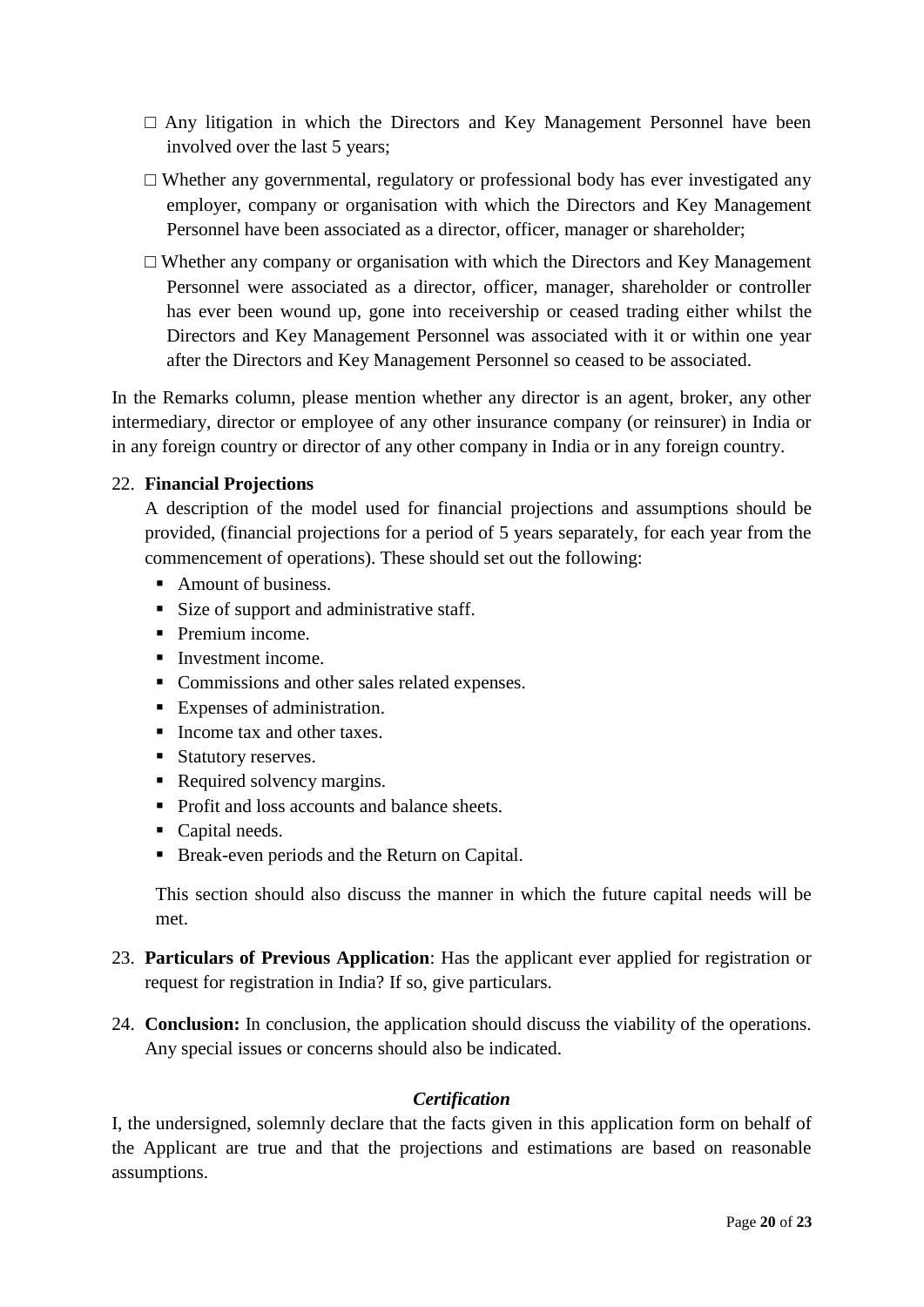Place: Date:

Signature of the Authorised Person *(with seal)*

# **FORM IRDAI/Reins/ R2** *APPLICATION FOR REGISTRATION*

*1. Geographic Spread:* Give the address of the administrative office and other offices. Please furnish which countries, jurisdictions and territories the branch office will cover.

# *2. Market Research and Analysis*

The applicant may have undertaken some form of market analysis to ascertain the market potential. The applicant may furnish full description of the research, along with the conclusions reached.

## *3. Types of Reinsurance arrangements to be offered*

The applicant may give detail of the types of reinsurance arrangements that it will offer to the Indian and other markets in order to enable it to become a regional hub.

#### *4. Underwriting*

This section should describe the approach used for underwriting of proposals, etc. Please also state the nature of support to be provided in underwriting and in training of underwriters and upgradation of skills of the local persons by the foreign reinsurer.

#### *5. Investments*

Each company would have established its investment philosophy that will be appropriate for the products it intends to market. This should be described. Other information should include the investment personnel, investment adviser (if outsourced), location of the investment operations, investment brokers to be used, etc. and Regulations regarding Investment, Valuation, Exposure – Prudential – Provisioning Norms.

#### *6. Information Technology*

Insurance industry is very much dependent on computer technology. Full description should be provided of the following:

- The different areas where computer systems will be employed.
- The degree of interconnectivity of the systems.
- A description of how the IT systems will be used to develop the required Management Information System.
- Extent of procedures and operations which will remain manual.

# *7. Retention Limits and Reinsurance*

The nature of reinsurance arrangements should be described fully, giving the following details:

• The basis of reinsurance.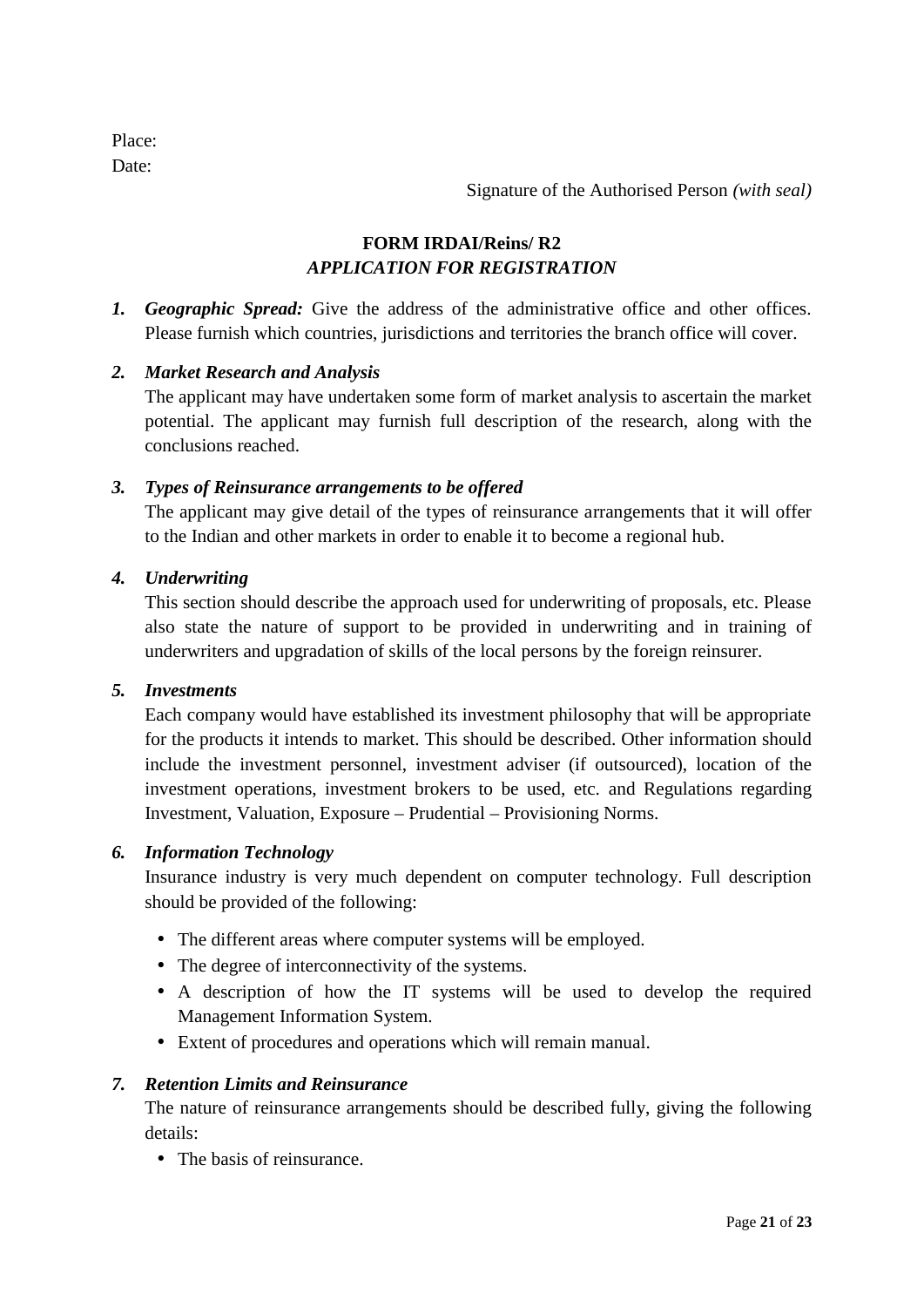- Terms of reinsurance.
- Manner of reinsurance support from head office

### *8. Recruitment and Training*

Different areas of the company require personnel with different skill sets. Some of the special technical skills would require special focus. The company should submit a detailed write-up on its plans to impart technical skills and knowledge locally.

## *9. Internal Controls*

The company will need to establish a set of procedures and norms for various activities. The manner in which these will be monitored should be described.

#### *10. Expenses of Administration*

The proposed expenses as a per cent of premium.

#### *11. Technical skills*

The technical skills of the people who will work in the branch office and plan for imparting knowledge for skill upgradation at local level.

## *Certification*

I, the undersigned, solemnly declare that the facts given in this application form on behalf of the Applicant are true and that the projections and estimations are based on reasonable assumptions.

Place:

Date:

Signature of the Authorised Person (with Seal)

# **FORM IRDAI/ Reins/ R3**

| INSURANCE REGULATORY AND DEVELOPMENT AUTHORITY OF INDIA                                          |  |
|--------------------------------------------------------------------------------------------------|--|
| (Seal of the Authority)                                                                          |  |
| <b>CERTIFICATE OF REGISTRATION</b>                                                               |  |
| Registration Number.                                                                             |  |
|                                                                                                  |  |
| This is to certify that (Name of Foreign Reinsurer with branch office address) has this day been |  |
| registered in accordance with the provisions of sub-section (2A) of section 3 of the Insurance   |  |
| Act, 1938 (4 of 1938) to transact the classes of business specified in the Schedule below.       |  |
|                                                                                                  |  |
|                                                                                                  |  |
|                                                                                                  |  |
| Schedule                                                                                         |  |
| Classes of business which may be transacted:--                                                   |  |
|                                                                                                  |  |
|                                                                                                  |  |